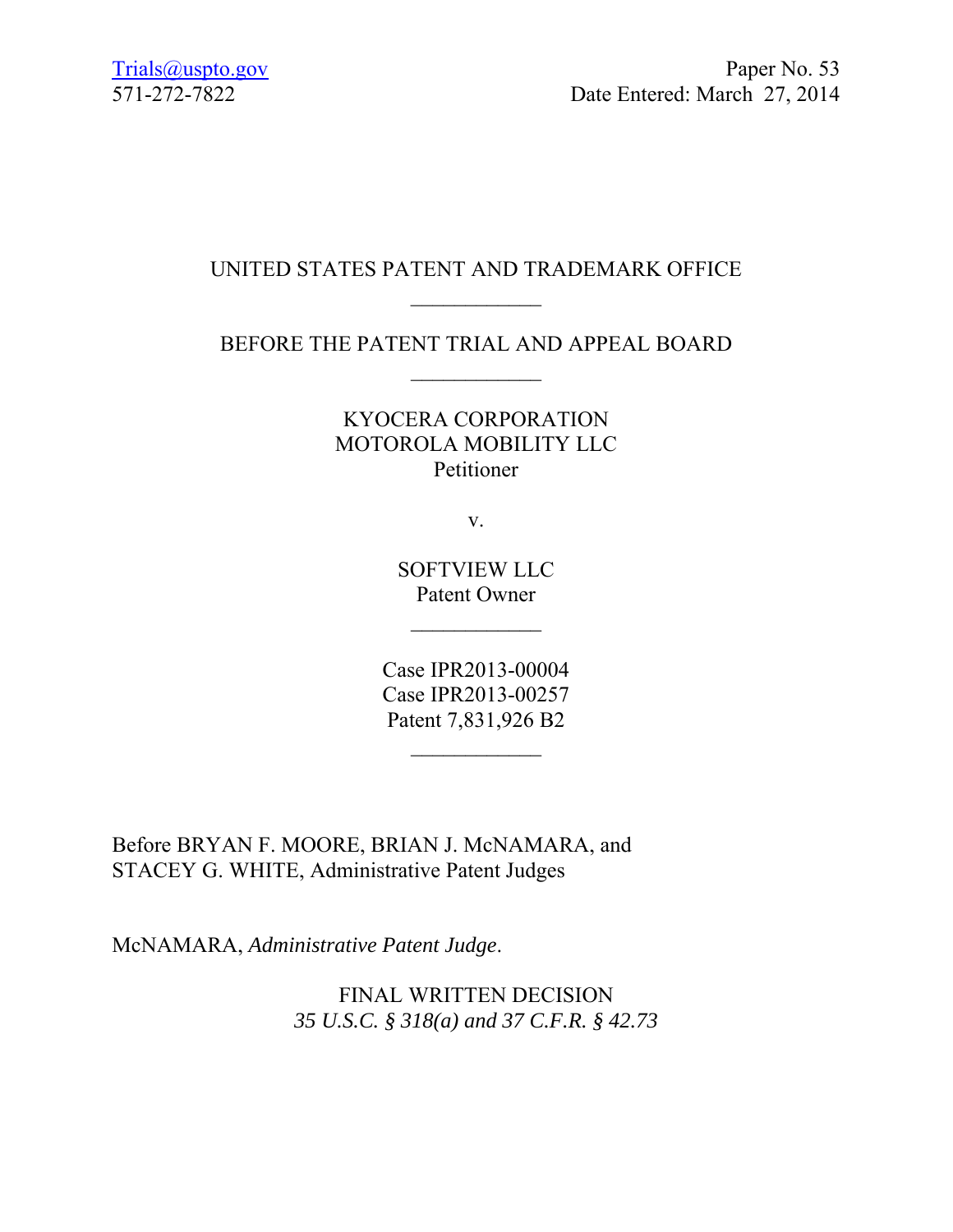l

#### BACKGROUND

On March 29, 2013, in Paper 12, the Board entered a Decision to Institute an *inter partes* review on the following challenges raised by Kyocera Corporation to the patentability of claims 30, 31, 40, 41, 43, 52, 55, 59, 72, and 75 (Challenged Claims) of U.S. Patent No. 7,831,926 B2 (the '926 Patent) owned by Softview LLC ("Patent Owner"):

Challenged Claims as obvious under 35 U.S.C. § 103 over the combination of Zaurus<sup>1</sup>, Pad $++^2$ , and SVF<sup>3</sup>; and

<sup>1</sup> Power Zaurus Personal Digital Assistant Documentation("Zaurus"), Ex. 1004 <sup>2</sup> Bederson, Benjamin B. and Hollan James D., Pad++: A Zoomable Graphical Interface System, CHI '95 Mosaic of Creativity, May 1995; Bederson, Benjamin B. and Furnas, George W, Space-Scale Diagrams: Understanding Multiscale Interfaces, CHI '95 Proceedings, 1995; Bederson, Benjamin B., et al, A Zooming Web Browser, SPIE, Vol. 2667, 260-71, May 1996; Bederson, Ben and Meyer, Jon, Implementing a Zooming User Interface: Experience Building Pad ++, Software-Practice and Experience, Vol. 28(1), 1101-35, Aug. 1998; Bederson, Benjamin B., et al., Pad++: A Zoomable Graphical Sketchpad for Exploring Alternate Interface Physics, Journal of Visual Languages and Computing, Vol. 7, 3-31, 1996; Pad++ Reference Manual Version 0.2.7, published July 9, 1996; Pad++ Programmer's Guide Version 0.2.7, published June 10, 1996 ( collectively, "Pad $++$ "), Ex. 1006

 $3$  Specification for the Simple Vector Format v. 1.1, Jan. 16, 1995; New CAD System Works With AutoCAD Drawings Without Translation," June 17, 1996, retrieved from:

http://web.archive.org/webI19961019052917/http://soft:source.cominet PX 1009 news.html ; "Bring New CAD Viewing Power to the Internet," Mar. 4, 1996, retrieved

from:http://web.archive.org/webI19961019052917/http://softsource.cominet news.html, (collectively, "SVF"), Ex. 1009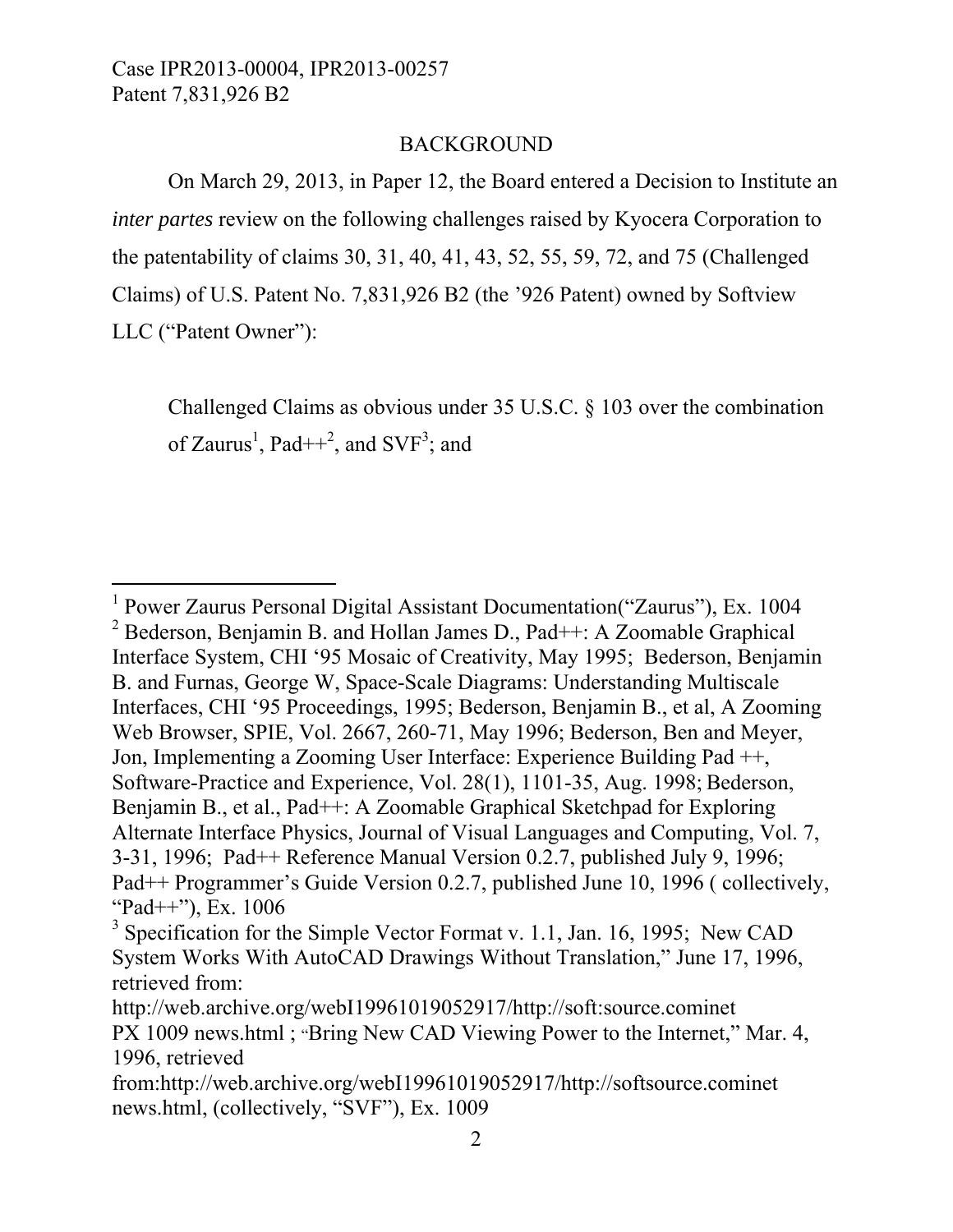> Challenged Claims as obvious under 35 U.S.C. § 103 over the combination of Zaurus, Hara<sup>4</sup>, Tsutsumitake<sup>5</sup>, and SVG<sup>6</sup>.

IPR2013-00257, brought by Motorola Mobility LLC, raised the same challenges and later was joined to this proceeding. IPR2013-00257, Paper 10. Kyocera Corporation and Motorola Mobility are referred to collectively as "Petitioner."

On July 19, 2013, Patent Owner filed a Patent Owner's Response. ("PO Resp.," Paper 25). On September 23, 2013, Petitioner filed a Consolidated Reply to Patent Owner's Response. ("Petitioner's Reply," Paper 28). On November 22, 2013, Patent Owner filed a Motion to Exclude. ("Mot. to Exclude," Paper 42). An oral hearing was held on January 7, 2014, concurrent with the oral hearing in related consolidated proceeding, IPR2013-00007/IPR2013-00256, between the same parties..

In this Final Written Decision we determine, pursuant to 35 U.S.C. § 318(a) and 37 C.F.R. § 42.73, that Petitioner has shown, by a preponderance of the evidence, that claims 30, 31, 40, 41, 43, 52, 55, 59, 72, and 75 are unpatentable under 35 U.S.C. § 103 over Zaurus, Pad++, and SVF. Patent Owner's Motion to Exclude is denied.

#### THE '926 PATENT (EXHIBIT 1001)

As indicated by its title, the '926 Patent is drawn to the scalable display of Internet content, e.g., Hypertext Markup Language (HTML)-based content,

l

<sup>4</sup> Japanese Unexamined Patent Application Publication H10-326169 ("Hara"), Ex. 1008

 $<sup>5</sup>$  Japanese Laid Open Patent Application H10-21224 ("Tsutsumitake"), Ex. 1005</sup> <sup>6</sup> Ferraiolo, Jon, Scalable Vector Graphics Requirements: W3C Working Group Draft, Oct. 29, 1998. ("SVG"), Ex. 1007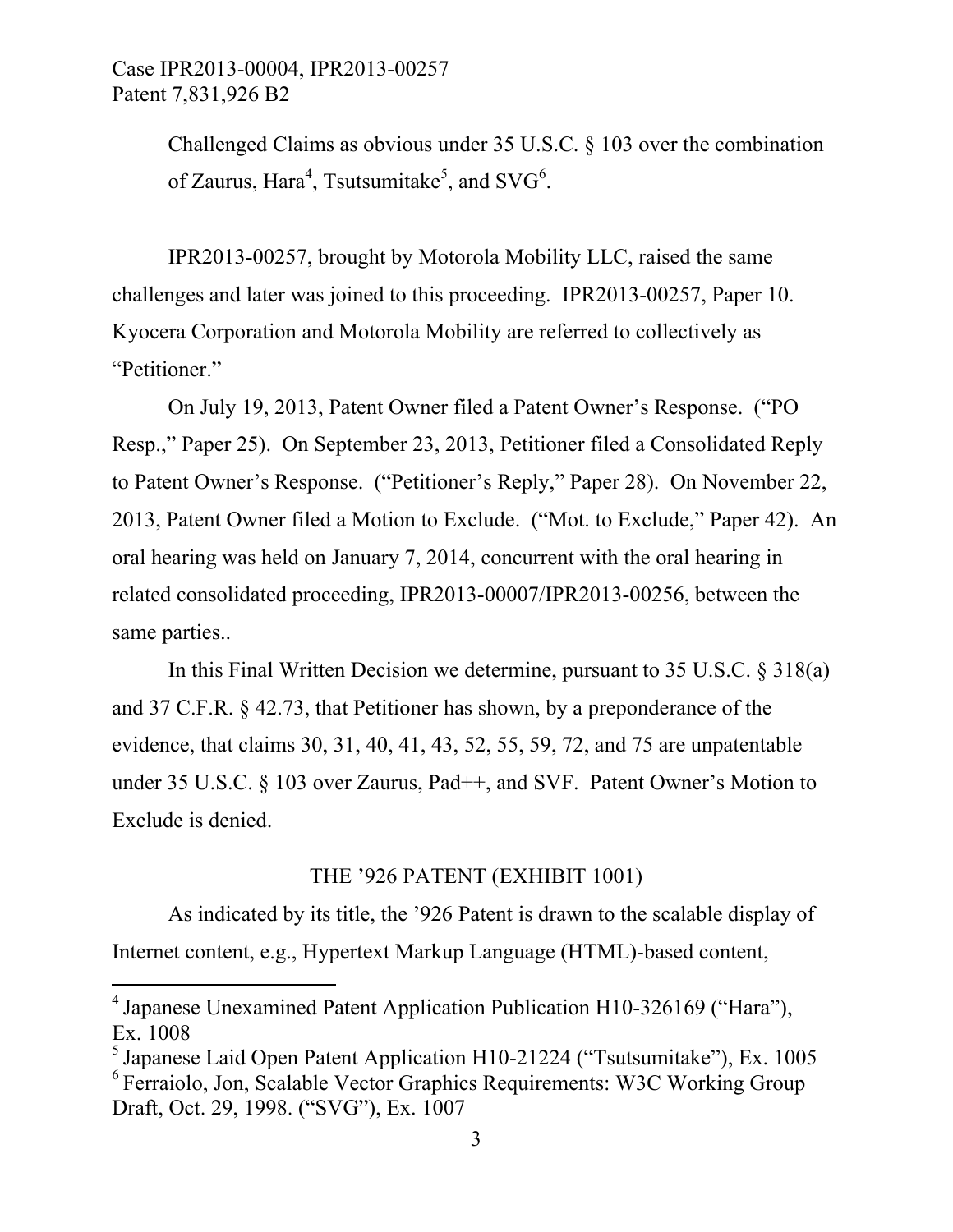cascade style sheets (CSS), and Extensible Markup Language (XML) on mobile devices, by enabling the content to be rendered, zoomed, and panned for better viewing on small screens and standard monitors. Ex. 1001, col. 2, ll. 32-43, col. 5. ll. 11-15. Patent Owner's expert describes the '926 Patent and related patent, U.S. Patent No. 7,461,353 ("the '353 Patent"),<sup>7</sup> as "being directed toward a browser that extends the web to mobile devices by supporting full-page browsing with zoom and pan, using for, example, SVF (Simple Vector Format) to describe web content. '926 Patent, col. 4:35-45." Declaration of Glenn Reinman (Reinman Decl.), Ex. 2003 ¶ 9. According to the '926 Patent, a client side viewer receiving Internet content has an Internet browser and uses the simple vector format (SVF) originally designed to handle common computer-aided design (CAD) file formats to describe the current web content. Ex. 1001, col. 4, ll. 35-49. Translation of the content into a scalable vector representation can be done by a third party proxy service (Fig. 1A), the content provider's web site (Fig. 1B), or at the client (Fig. 1C).

The '926 Patent describes the logic used by the invention when translating content into a scalable vector representation. *Id.* at col. 3, ll. 40-42, Fig. 5. Prerendering parsing of a received HTML document identifies elements such as tables, column definitions, graphic images, paragraphs, and line breaks and determines where to place objects on a display. *Id.* at col. 15, ll. 45-52. When using frames, the display page is divided into multiple frame areas, which enables a single displayed page to include source code from several HTML documents. *Id.* at col. 15, ll. 33-36. During pre-rendering, each frame is examined in the sequential order it appears in the HTML document, and during further processing, actual objects are rendered in their respective positions. *Id.* at col. 15, ll. 52-57. The content is separated into objects based on logical groupings of content, and a

-

<sup>&</sup>lt;sup>7</sup> The '353 patent is the subject of co-pending IPR2013-00007.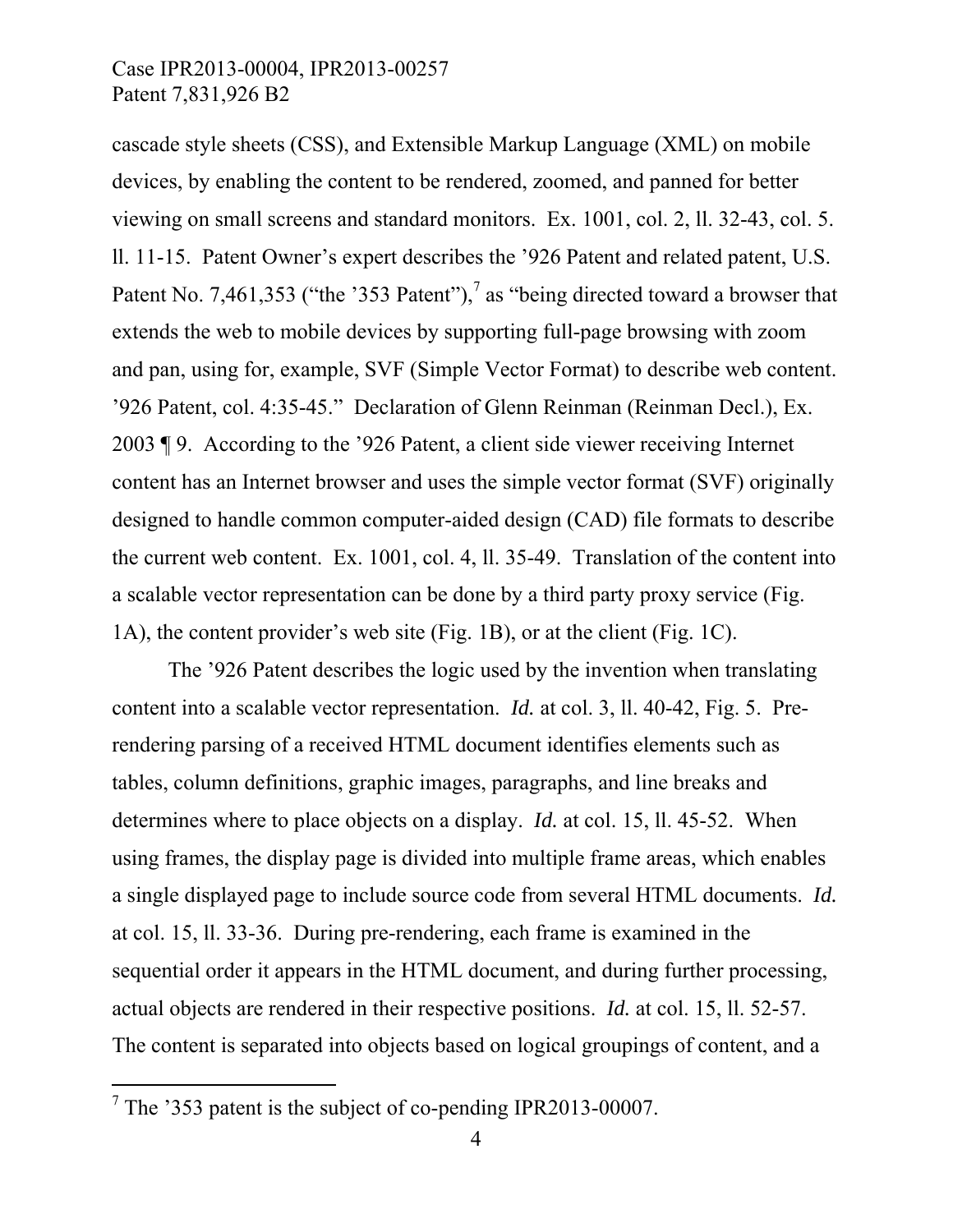page layout is built using bounding boxes produced for each object. *Id.* at col. 16, ll. 19-38, col. 17, ll. 15-29. The '926 Patent acknowledges that the above steps commonly are performed by conventional browsers in the pre-rendering process, but indicates that the disclosed use of layout data generated in the pre-rendering process to generate a scalable vector representation of the original page content departs from the prior art. *Id.* at col. 17, ll. 30-45.

The '926 Patent discloses that generating a scalable vector representation begins by defining a page datum point as an X,Y value and a datum point as an X,Y value for each object's bounding box. *Id.* at col. 17, ll. 45-64, col. 18, ll. 1-5. A vector between the page datum point and the datum point for each bounding box then is generated and stored. *Id.* A frame datum can also be assigned and vectors drawn from the page datum to the frame datum to establish the frame's offset from the frame datum to each object in the frame. *Id.* at col. 18, ll. 5-16. The scalable vector representation is then completed by a reference that links each object's contents, attributes such as type (image, text), and bounding box parameters, such as height and width, to the object's vector. *Id.* at col. 18, ll. 18-26.

A display list of vectors for the vectorized HTML content is built, as is known from computer aided design (CAD) arts, and a user-selectable scale and offset are determined. *Id.* at col. 19, ll. 14-25. The bounding boxes are processed using the scale and offset, and a bounding box defining the limits of the display content is determined. *Id.* at col. 19, ll. 32-35. Scaling and offset can be accomplished by (i) mapping vectors to a virtual display area in memory with much more resolution than the actual display and reducing the scaling of the objects in the virtual display to how they will appear in the actual display or (ii) by using a fixed reference frame corresponding to the client's screen resolution and scaling and offsetting the vectors' bounding boxes relative to the fixed frame. *Id.*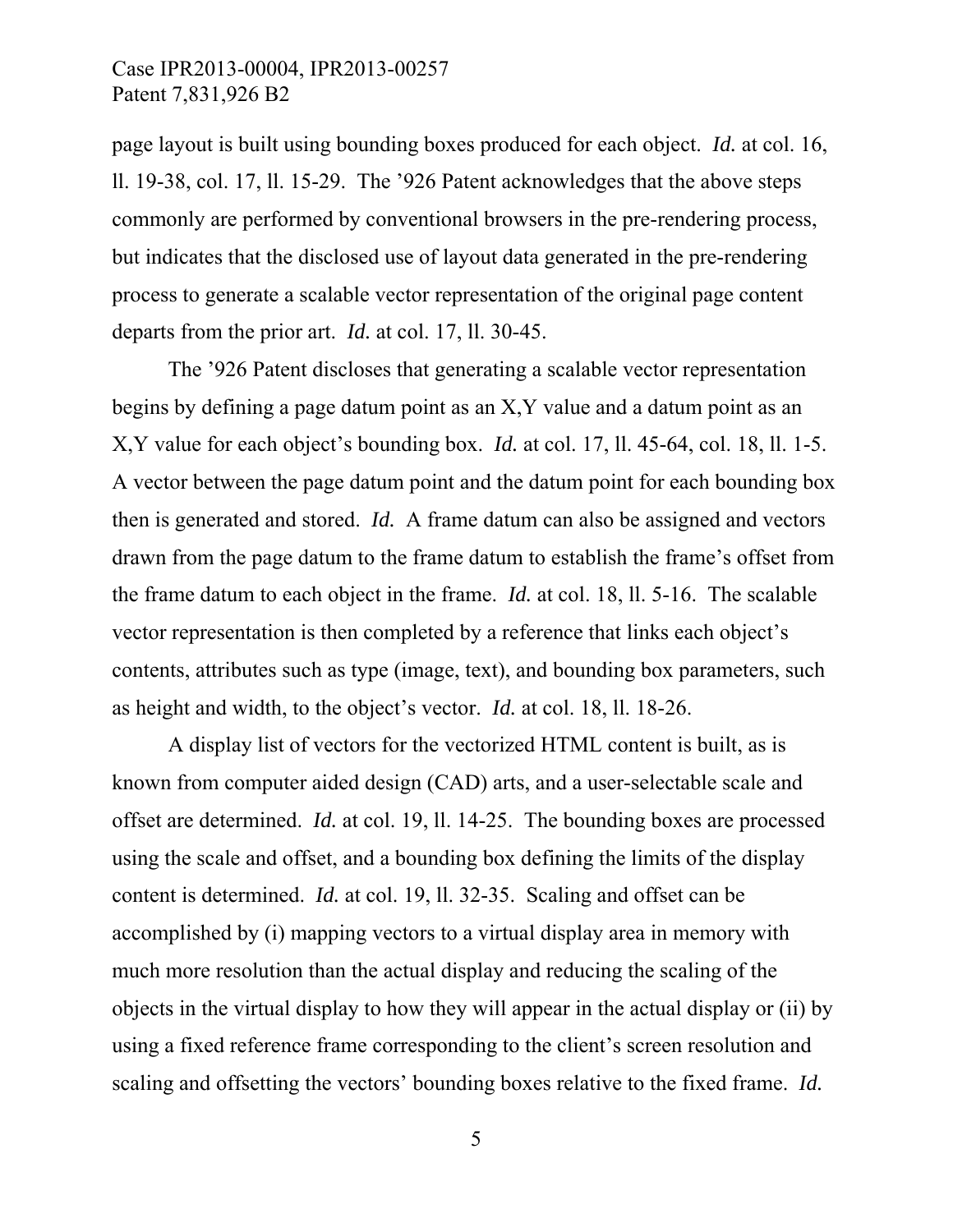at col. 19, ll. 39-57. Using the latter approach, respective offsets in X and Y ( $-\Delta X$ ) and  $-\Delta Y$ ) are applied to the starting point and the vectors are scaled by an amount SF, producing a new datum (starting point) for each bounding box relative to the rendered page datum, which remains fixed, but may or may not be displayed depending on the offset and scaling. *Id.* at col. 19, l. 58 – col. 20, l. 17. Once the bounding boxes are offset and scaled, the content (e.g., image and text) corresponding to objects having at least a part of their bounding boxes on the screen is retrieved from the client device's display list and scaled. *Id.* at col. 20, ll. 18 – 44. A display limit bounding box defines the portion of the display screen that actually will be used to display content. *Id.* at col. 19, l. 58 - col. 20, l. 7. The portions of the scaled content falling within the display limit bounding box are rendered on the client's display device. *Id.* at col. 20, ll. 45-47.

#### ILLUSTRATIVE CLAIMS

Independent claims 30 and 52, which are illustrative, are shown below:

30. A mobile phone, comprising:

a processor,

wireless communications means operatively coupled to the processor, to facilitate communication with a mobile service provider network via which Web content may be accessed;

a touch-sensitive display;

a memory, operatively coupled to the processor; and

- storage means, operatively coupled to the processor, in which a plurality of instructions are stored that when executed by the processor enable the mobile phone to perform operations including,
	- rendering a browser interface via which a user is enabled to request to access to a Web page having an original format comprising HTMLbased content defining an original page layout, functionality, and design of content on the Web page;

retrieving HTML-based content associated with the Web page;

translating at least a portion of the HTML-based content from its original format to produce translated content including scalable vector-based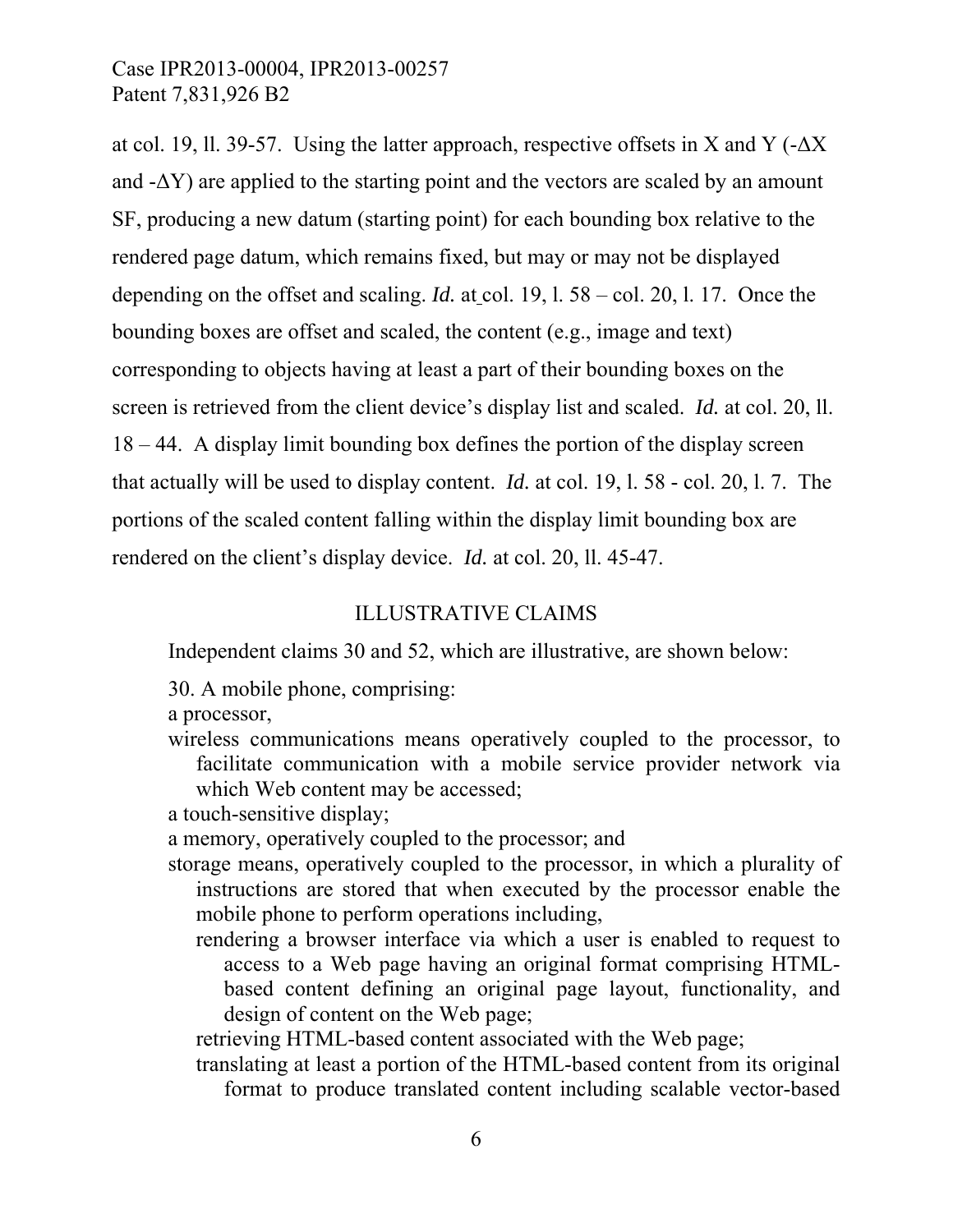> content that supports a scalable resolution-independent representation of the HTML-based content that preserves an original page layout, functionality and design of the at least a portion of the HTML-based content when scaled and rendered; and

- employing the scalable vector-based content to render a view of at least a portion of the Web page on the display using a first scale factor,
- wherein preservation of the functionality defined by the HTML-based content includes preservation of hyperlink functionality.

52. A mobile device comprising:

a processor;

wireless communications means, to facilitate wireless communication with a network via which Web content may be accessed;

a touch-sensitive display;

- flash memory, operatively coupled to the processor, in which a plurality of instructions are stored that when executed by the processor enable the mobile device to perform operations including,
	- rendering a browser interface via which a user is enabled to request access to a Web page comprising HTML based Web content defining an original page layout, functionality, and design of content on the Web page;
	- retrieving and processing the HTML-based Web content to produce scalable content; and
	- employing the scalable content and/or data derived therefrom to,

render a view of the Web page on the touch-sensitive display; and

- re-render the Web page in response to associated user inputs to enable the user to iteratively zoom in and out views of the Web page while preserving an original page layout, functionality, and design defined by the HTML-based Web content as interpreted by a rendering engine,
- wherein preservation of the functionality defined by the HTML-based Web content includes preservation of hyperlink functionality.

#### CLAIM CONSTRUCTION

As discussed in our Decision To Institute, we construed the claim terms as

the Petitioner represented they were construed by the district court in co-pending

litigation, *SoftView LLC v. Apple Inc.*, Case No. 10-389-LPS (D. Del.). Dec. to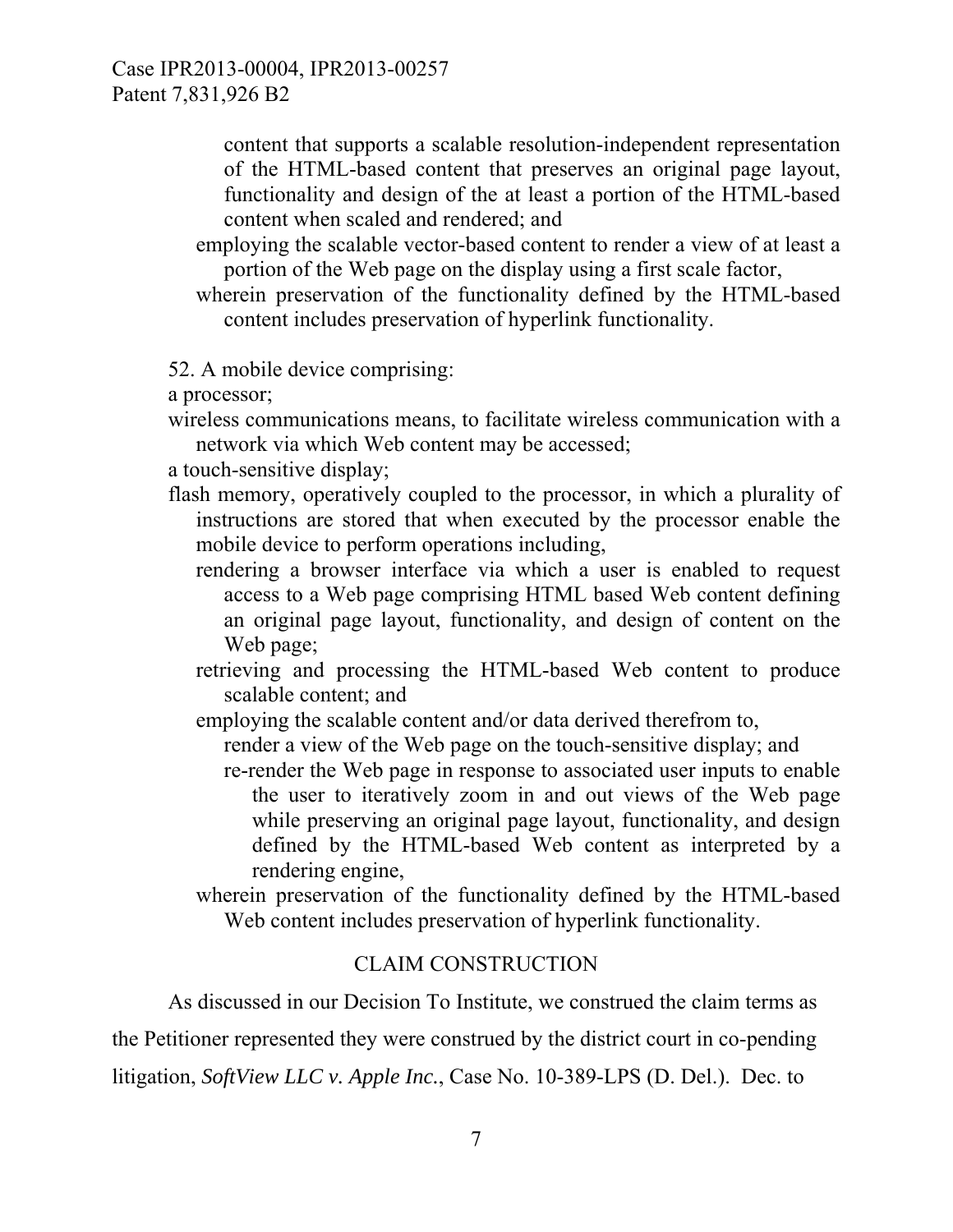Institute (Paper 12), 19-20. A dispute concerning the meaning of another term, i.e., "preserve[s] an original page layout, functionality and design," emerged after the Patent Owner Response argued that this claim feature recites a major distinction over the art cited in Petitioner's challenges. PO Resp. (Paper 25) 2. In claim construction briefing authorized by the Board, Patent Owner argues that the original page layout, functionality, and design that must be preserved means "as viewed on a conventional desktop browser." *See*, Patent Owner's Supplement Claim Construction Brief. Paper 38. Petitioner argues that "what is being preserved is the layout of the webpage after it has been processed by the browser." See, Petitioner's Supplement Claim Construction Brief. Paper 37. Petitioner's proposed construction is consistent with statements made by Patent Owner during prosecution of the related '353 Patent, which is the subject of IPR2013-00007, that:

> With respect to the scope of the terminology "preserving" the [overall layout, functionality and] design" of the content, this refers to preserving the design as interpreted by the browser while at different zoom levels and panned views as opposed to rendering the content identically to how it is rendered by a particular desktop browser that may interpret the page design differently.

IPR2013-00007, Ex. 1002, 233. In a footnote, Patent Owner noted that differences in page interpretation will be generally a function of the browser's rendering engine (*a.k.a.* layout engine). *Id.*

We do not adopt either Petitioner's or Patent Owner's proposed constructions. Patent Owner's construction introduces uncertainty because the claims do not refer to a conventional desktop browser, and the proposed construction does not define a conventional desktop browser. Patent Owner agrees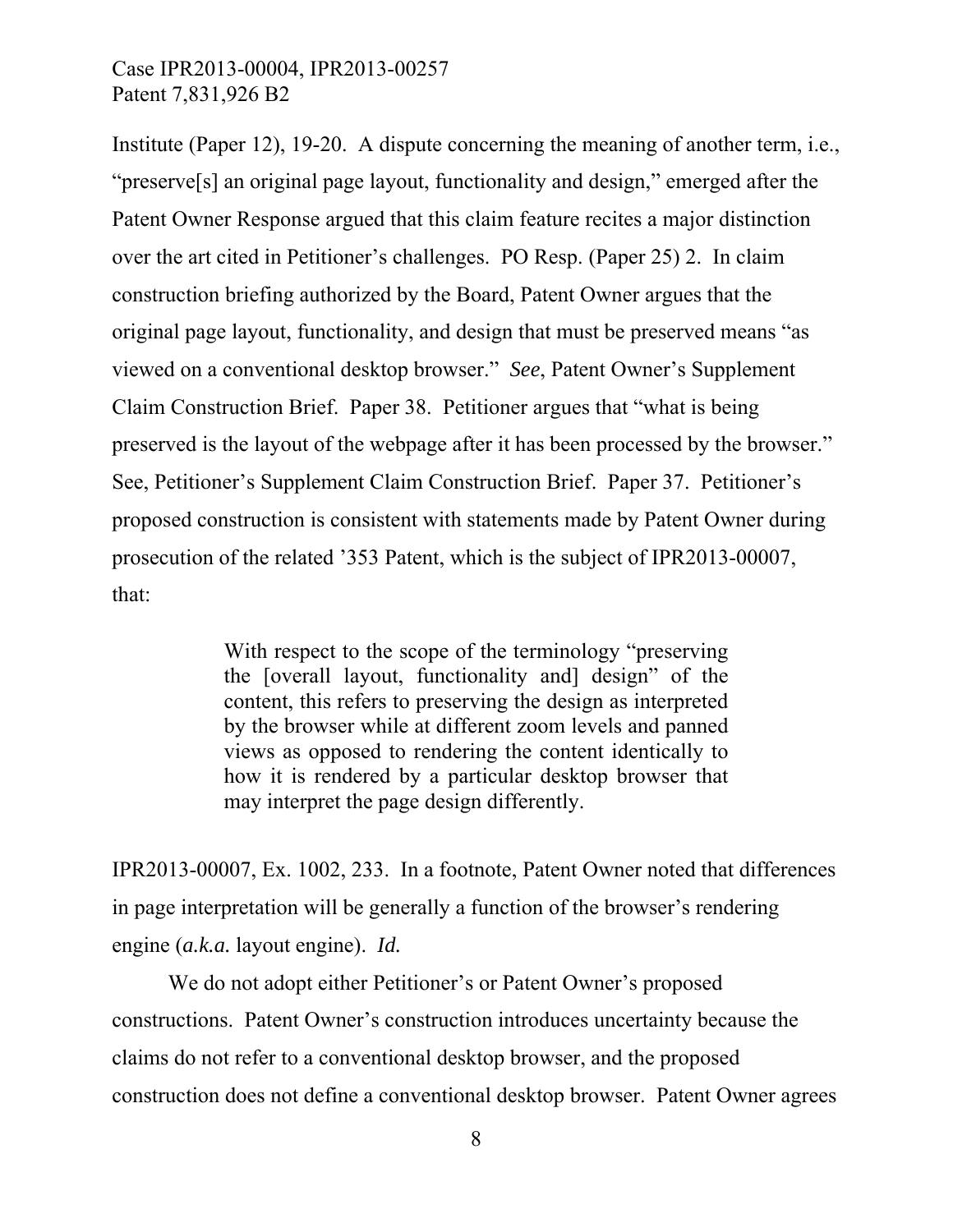$\overline{a}$ 

that, using the same HTML code, different browsers produce different displays, see, IPR2013-00007, Ex.  $1002$ ,  $229-31$ ,<sup>8</sup> but during the final hearing, argued that preserving the look and feel of the website as rendered on a desktop browser is sufficient. *See*, Tr. 51-61. At the oral hearing, Patent Owner argued that "you need to preserve the look and feel so that a person using a web page would understand that that was the same web page as the one that they were using in connection with a desktop computer." Tr. 60-61. Due to uncertainty regarding the scope of differences that would be permissible on the target device browser, while maintaining the look and feel as rendered by a conventional desktop browser, we determine that Patent Owner's proposed construction provides no more insight than the current "preserving" claim language.

Petitioner's construction requires that the zoomed version reproduce the layout of the page as initially displayed, but places no requirements on processing performed by the browser's initial rendering of the web page, and does not recognize a relationship between the web page as displayed and the HTML defining its format.

<sup>&</sup>lt;sup>8</sup> The '353 and '926 Patents have the same specification. During prosecution of the '353 Patent, Patent Owner noted that,

<sup>&</sup>quot;Even when rendering the same Web page source content (i.e., the HTML code definition of the Web page), conventional Web browsers may not render the (non-scaled) Web page identically. Scaling Web pages may also result in alteration of the page layout. . . . However, the overall layout, functionality and appearance (design) of the scaled Web pages defined by the HTML code for the Web page are preserved . . . . Preserving functionality generally pertains to preserving the interoperability of various HTML-based Web page content, such as hyperlinks and UI [user interface] controls such as input forms defined via corresponding HTML based code. IPR2013-00007, Ex. 1002, 231.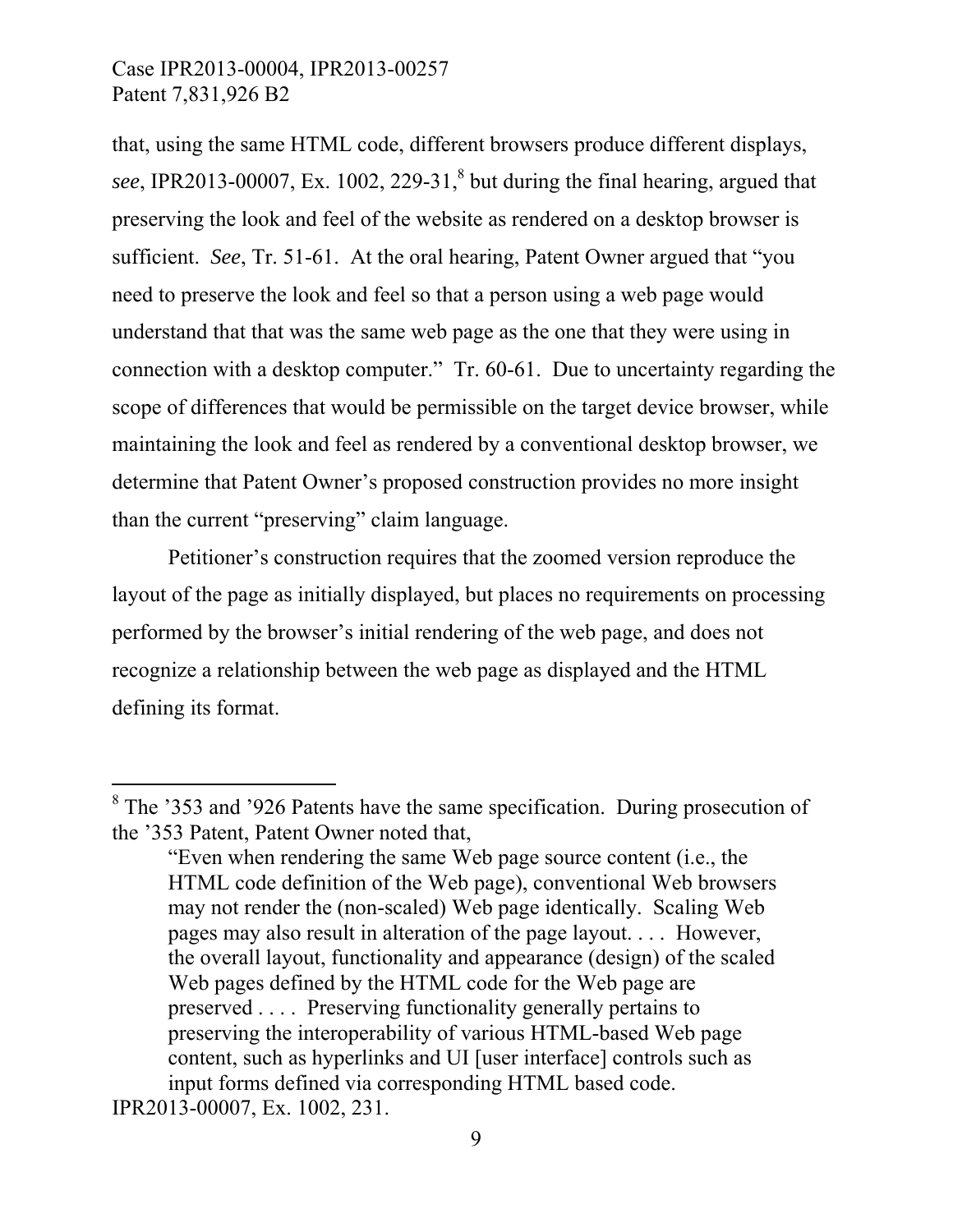We begin our claim construction analysis with the language of the claims. The "preserving limitation" in claim 30 recites:

> a scalable resolution-independent representation of the HTML-based content that *preserves an original page layout, functionality and design of the at least a portion of the HTML-based content* when scaled and rendered (Emphasis added)

As an antecedent to the disputed "preserving limitation," claim 30 recites that the claimed mobile phone can render a browser interface that enables a user to request access to a "web page having an original format comprising HTML-based content defining an original page layout, functionality and design of content on the Web page." Ex. 1001, claim 30. Claim 30 next recites "translating at least a portion of the HTML-based content" from its original format into "translated content including scalable vector-based content that supports a scalable resolutionindependent representation of the HTML-based content that preserves an original page layout, functionality and design of the at least a portion of the HTML-based content when scaled and rendered." *Id.* (emphasis added). Thus, claim 30 does not recite preserving the entire or layout, functionality, and design, but only that original layout, functionality, and design that corresponds to the translated portion of the HTML-based content.

The "portion of the HTML-based content" in claim 30 corresponds to the disclosure relating to Figure 6, in which the HTML retrieved corresponds to objects whose bounding boxes at least partially fall within the display bounding box. However, claim 30 is not limited to the embodiment illustrated in the specification. Claim 30 recites only a representation that preserves an original page layout, functionality and design when scaled and rendered of the at least a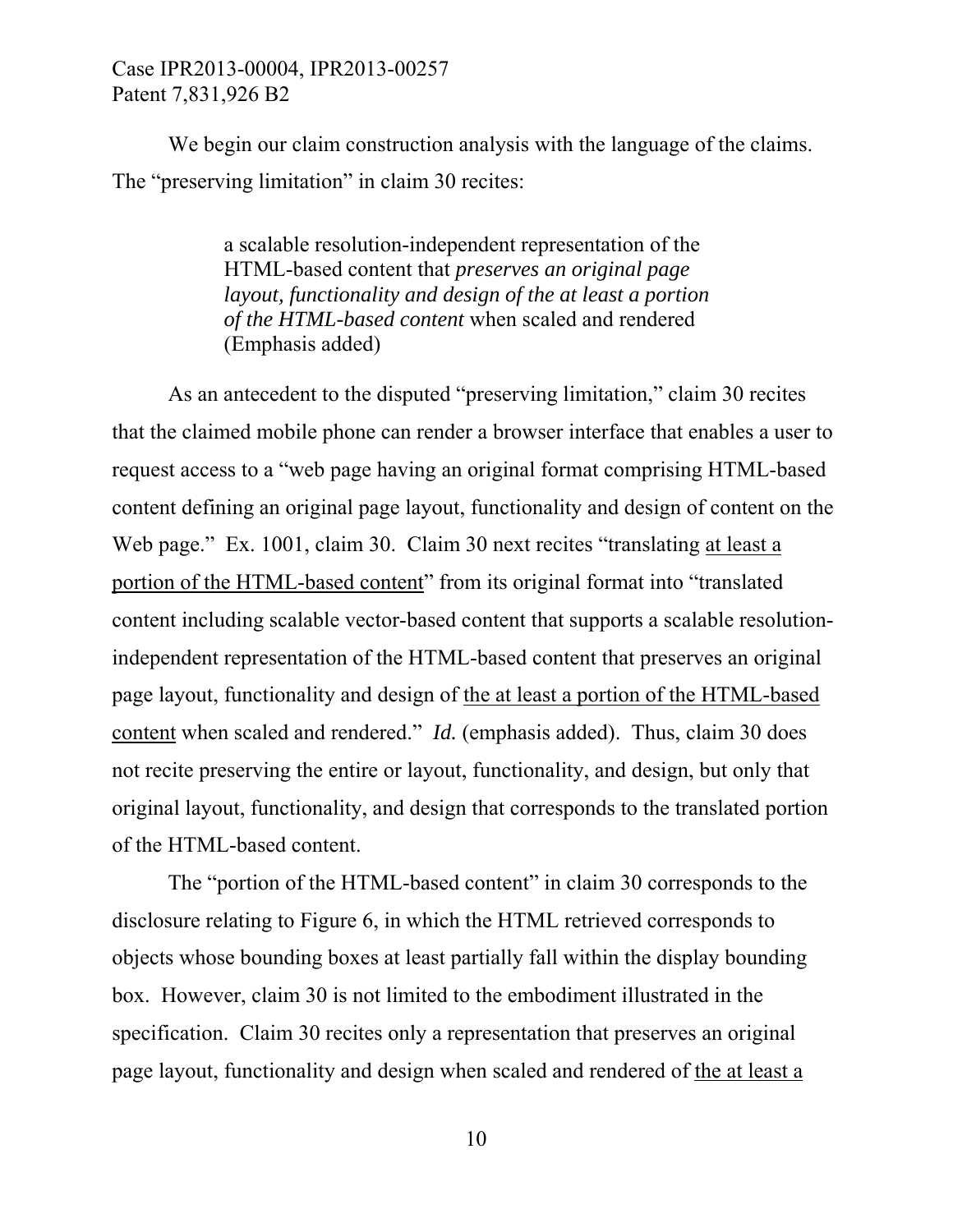portion of the HTML-based content. Claim 30 cannot be interpreted to preserve a particular conventional desktop layout because claim 30 does not recite what portion of the HTML-based content that defines the conventional desktop layout is scaled and rendered. Construing the claim broadly, but reasonably, a portion of the HTML-based content could be scaled and rendered that would preserve only some features of the original layout, function and design, as viewed on a conventional desktop.<sup>9</sup> While preserving the original layout, functionality, and design of the translated portion of the HTML-based content, the web page rendered on the claimed device may or may not appear as it would on a conventional desktop, depending upon what portion of the HTML-based content is translated.

The "preserving limitation" in claim 52 recites:

employing the scalable content…to render a view of the Web page on the touch sensitive display and re-render the Web page…to iteratively zoom in and out views of the Web page while preserving an original page layout, functionality, and design defined by the HTML based Web content as interpreted by a rendering engine.

Thus, claim 52 recites two renderings. The first rendering of a view of the Web page is not limited to one that preserves the original page layout, function, and design. The re-rendering or scaled view preserves the original layout, function, and design defined by the HTML content as interpreted by a rendering engine, such as one in the client device. Ex. 1001, col. 5 -6. Claim 52 does not recite that the rendering engine renders a layout, function, and design that conforms to one as viewed on a conventional desktop, or rendered by a conventional desktop browser.

 $\overline{a}$ 

<sup>&</sup>lt;sup>9</sup> As discussed further herein, Patent Owner criticizes the prior art references as primitive devices that implement only a portion of available HTML capabilities.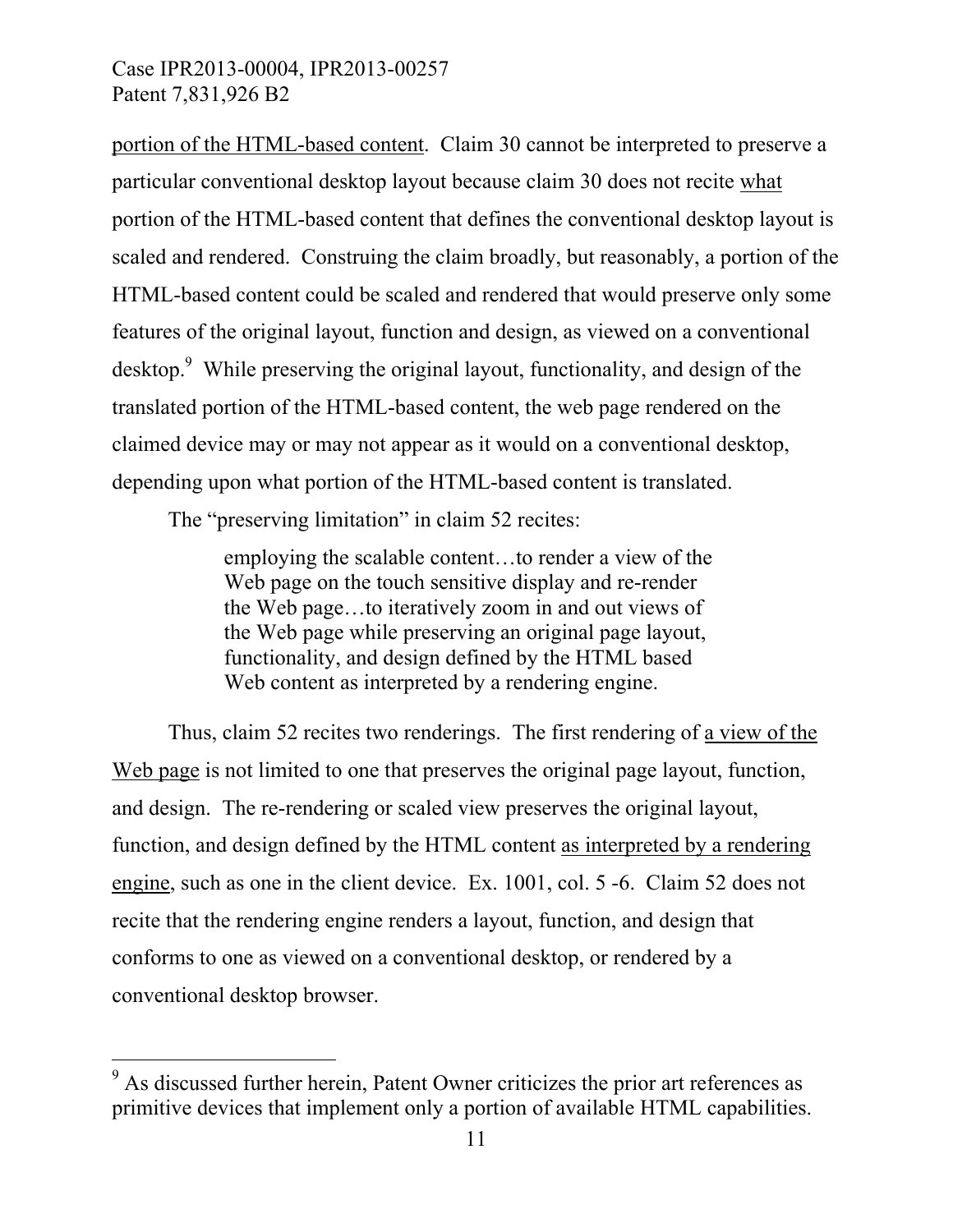As previously discussed, the '926 Patent describes the relationships between a web page and HTML. Ex. 1001, col. 7.ll. 27-60. In HTML, tags define the layout and display information for a web page, including tables, paragraph boundaries, graphic image positions and bounding box sizes, type face styles, sizes, and colors, borders, and other presentation attributes. *Id.* at col. 7, ll. 47-52, col. 15, ll.19-32. A pre-rendering parsing of the HTML document is performed to determine where to place various objects on the display page. *Id.* at col. 15, ll. 48- 50. Some objects, such as plain text, are rendered immediately, while other objects, such as graphic images must be retrieved before being fully rendered. *Id.* at col. 15, ll. 57-60. A web page may have all its information in a single frame, or may contain multiple frames as shown in Figure 4, which has adjacent frames 212 and 214. *Id.* at col. 7, ll. 33-37, col.12, ll. 21-22. When multiple frames are present, they are processed sequentially, and objects are rendered in their respective positions. *Id.* at col. 15, ll. 52-58. As the primary HTML is parsed, content that should logically appear together, for example within a substantially rectangular outline, is grouped into objects, while other content, such as headlines, user interface objects, and graphic layout objects are identified, so that a page layout is built by defining a bounding box for each object. *Id.* at col 8, ll. 19-39, col. 16. ll. 19-38. The page layout is generated in conjunction with defining the bounding boxes, so that the location of an object is based on the location of other related and non-related objects. *Id.* at col. 16, ll. 19 - col. 17, l. 4. -.

The '926 Patent describes all of the above functions as commonly performed by conventional browsers during a pre-rendering process, and at least in the case of the Mozilla browser, by the Mozilla rendering engine. *Id.* at col. 17, ll. 31-41.

Claim 30 recites preserving the original layout, function, and design of the at least a portion of the HTML-based content (which defines the original layout,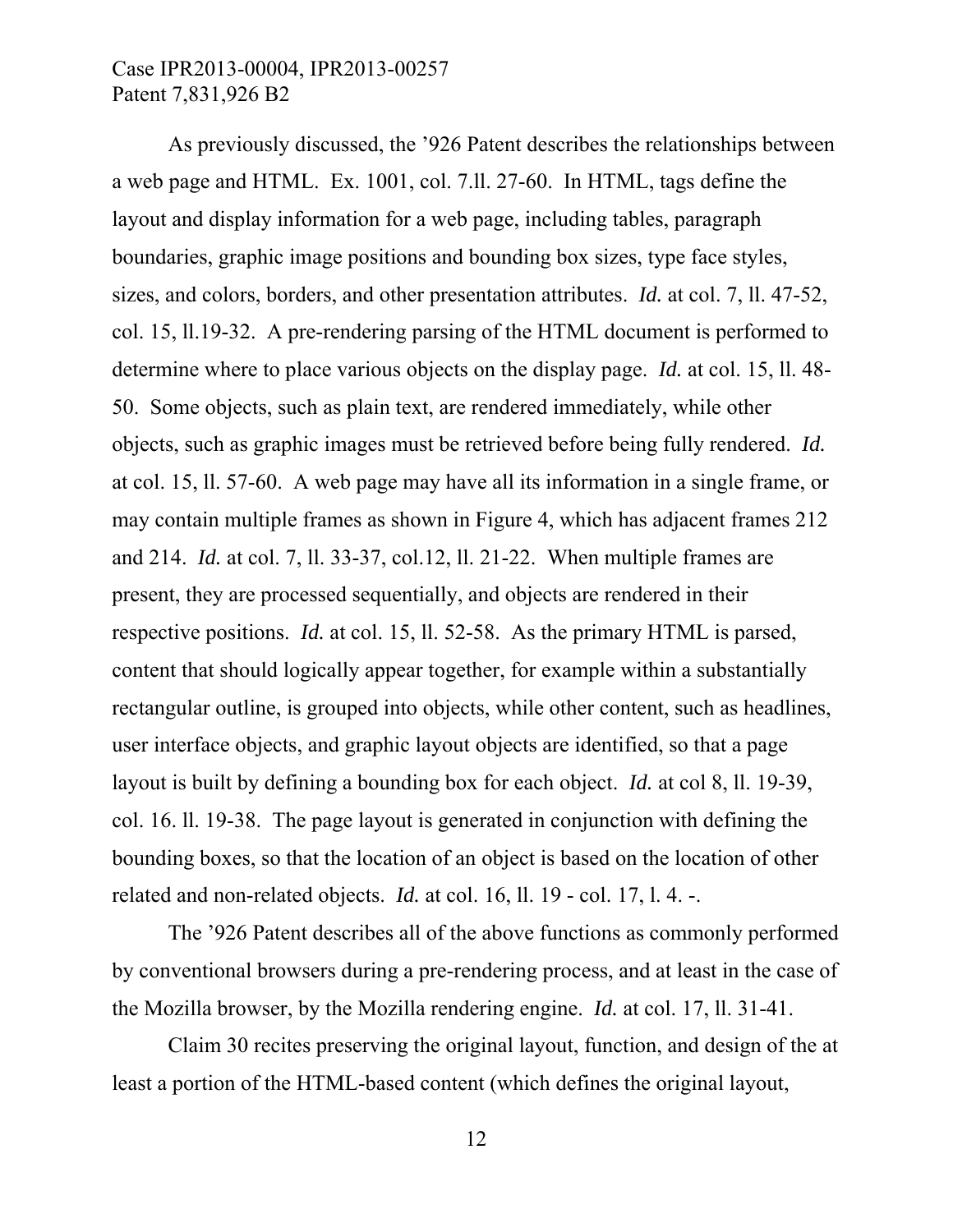function, and design). Claim 52 recites preserving the original function, layout, and design defined by the HTML-based content in the re-rendering as interpreted by the browser's rendering engine. In both cases, the preservation of the original layout, function, and design turns on what elements of the HTML are translated to be interpreted by the browser, rather than the how that HTML is viewed on a desktop. Therefore, we construe the "preserving limitation" to mean *maintains the features of the web page's capabilities and appearances in a manner consistent with the translated portion of HTML code defining those capabilities and appearances.* 

Our construction is consistent with the claims and the objectives of the invention, as described in the '926 Patent specification. Both claims 30 and 52 recite that an original layout, function, and design of a web page is defined by HTML-based content. There is no dispute with the statement in the '926 Patent that HTML is a standardized language that describes the layout of content on a web page and attributes of the content. Ex. 1001, col. 7, ll. 45-60. Our construction of preserving capabilities and appearances consistent with the translated portion of the HTML is consistent with the limitation in claim 30 that concerns "the at least a portion of the HTML-based content" and the limitation in claim 52 that recites, "as interpreted by the browser." The Background of the Invention notes that fixed resolution Web pages used for displaying Internet content designed for desktop computers present a technical problem for displaying Internet content on small screens in hand held devices. *Id.* at col. 2, ll. 14-28. The Summary of the Invention states that the claimed mobile devices employ novel processing of original Web content, including HTML-based content, to generate scalable content, which is then employed to enable the Web content to be rapidly rendered, zoomed, and panned. *Id*. at col 2, ll. 32-41. The specification is silent on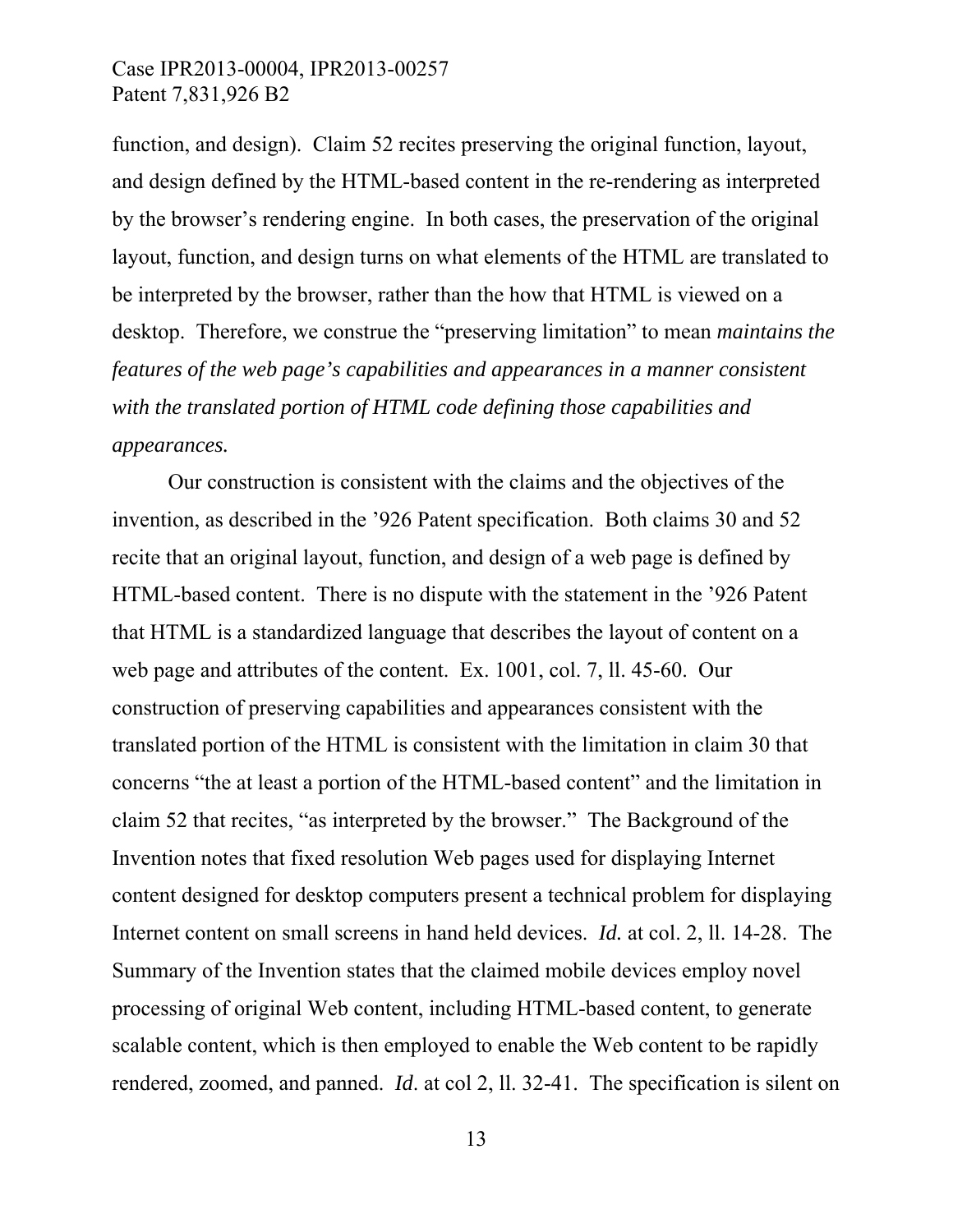how closely the rendered content should match the web page as viewed on a conventional desktop.

## ANALYSIS OF PETITIONER'S PRIOR ART CHALLENGES Obviousness over Zaurus, Pad++, and SVF

#### *Claims 30 and 52*

A patent claim is unpatentable under 35 U.S.C. § 103(a) if the differences between the claimed subject matter and the prior art are such that the subject matter, as a whole, would have been obvious at the time the invention was made to a person having ordinary skill in the art to which said subject matter pertains. *KSR Int'l Co. v. Teleflex Inc.*, 550 U.S. 398, 406 (2007). The question of obviousness is resolved on the basis of underlying factual determinations including: (1) the scope and content of the prior art; (2) any differences between the claimed subject matter and the prior art; (3) the level of skill in the art; and (4) where in evidence, socalled secondary considerations. *Graham v. John Deere Co.,* 383 U.S. 1, 17-18 (1966).

We analyze the instituted grounds of unpatentability in accordance with the above-stated principles. We also recognize that prior art references must be "considered together with the knowledge of one of ordinary skill in the pertinent art." *In re Paulsen*, 30 F.3d 1475, 1480 (Fed. Cir. 1994) (quoting *In re Samour,* 571 F.2d 559, 562 (CCPA 1978)). Moreover, "it is proper to take into account not only specific teachings of the reference but also the inferences which one skilled in the art would reasonably be expected to draw therefrom." *In re Preda*, 401 F.2d 825, 826 (CCPA 1968). That is because an obviousness analysis "need not seek out precise teachings directed to the specific subject matter of the challenged claim, for a court can take account of the inferences and creative steps that a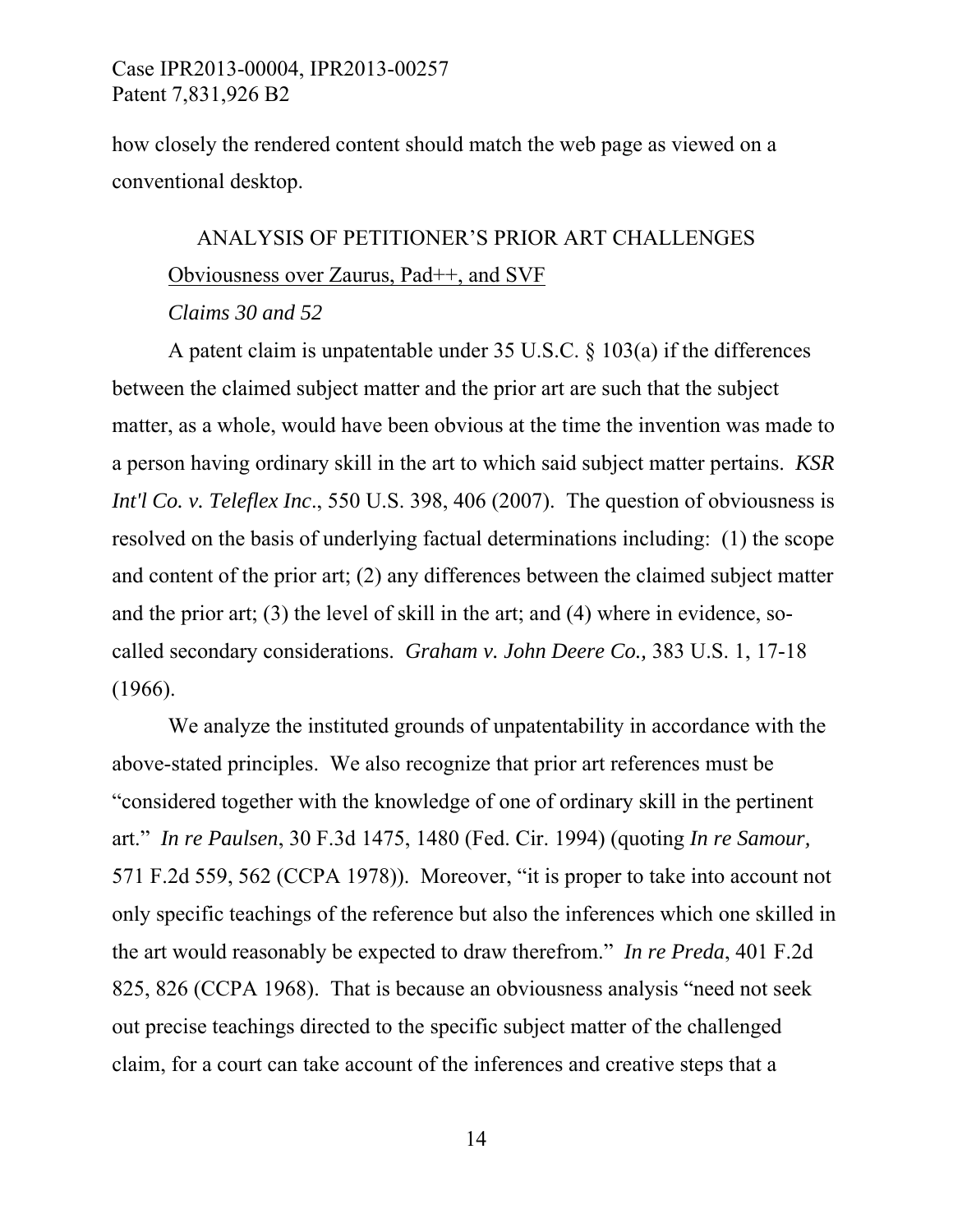person of ordinary skill in the art would employ." *KSR*, 550 U.S. at 418; *see also In re Translogic Tech., Inc.*, 504 F.3d 1249, 1259 (Fed. Cir. 2007).

As we discussed above under Claim Construction, the '926 Patent describes, as conventional, the use of HTML to specify the layout, design, and function of a web page. The '926 Patent also describes the zoom and pan capabilities of SVF (also referred to as "vectorized content") as known in the CAD art and under consideration by the World Wide Web Consortium for adoption as a standard for vector content on the web. Ex. 1001, col. 4, ll. 49-65. Patent Owner's expert states that the invention claimed in the '926 Patent is "directed toward a browser that extends the web to mobile devices by supporting full-page browsing with zoom and pan, using for, example, SVF (Simple Vector Format) to describe web content. '926 Patent, col. 4:35-45." Reinman Decl., Ex. 2003 ¶ 9. Although Patent Owner disputes whether the evidence supports a combination of Bederson's description of Pad++ with Zaurus, with or without SVF, there appears to be little dispute that Bederson discloses vectorized content. PO Resp. 34.

In view of Patent Owner's arguments our analysis of claims 30 and 52 turns on whether the Zaurus and Bederson references can be combined, and whether that combination of references renders the "preserving limitation" obvious, i.e., whether it is obvious to *maintain the features of the page's capabilities and appearances in a manner consistent with the translated portion of HTML code defining those capabilities and appearances.*

#### The Zaurus PDA

We begin our consideration of the scope and content of the prior art with Zaurus. Zaurus discloses extending the web to a mobile, handheld device with a small screen. Ex. 1004, 652 -54. As discussed in our Decision to Institute, Zaurus is a handheld PDA with a wireless communication means to access web content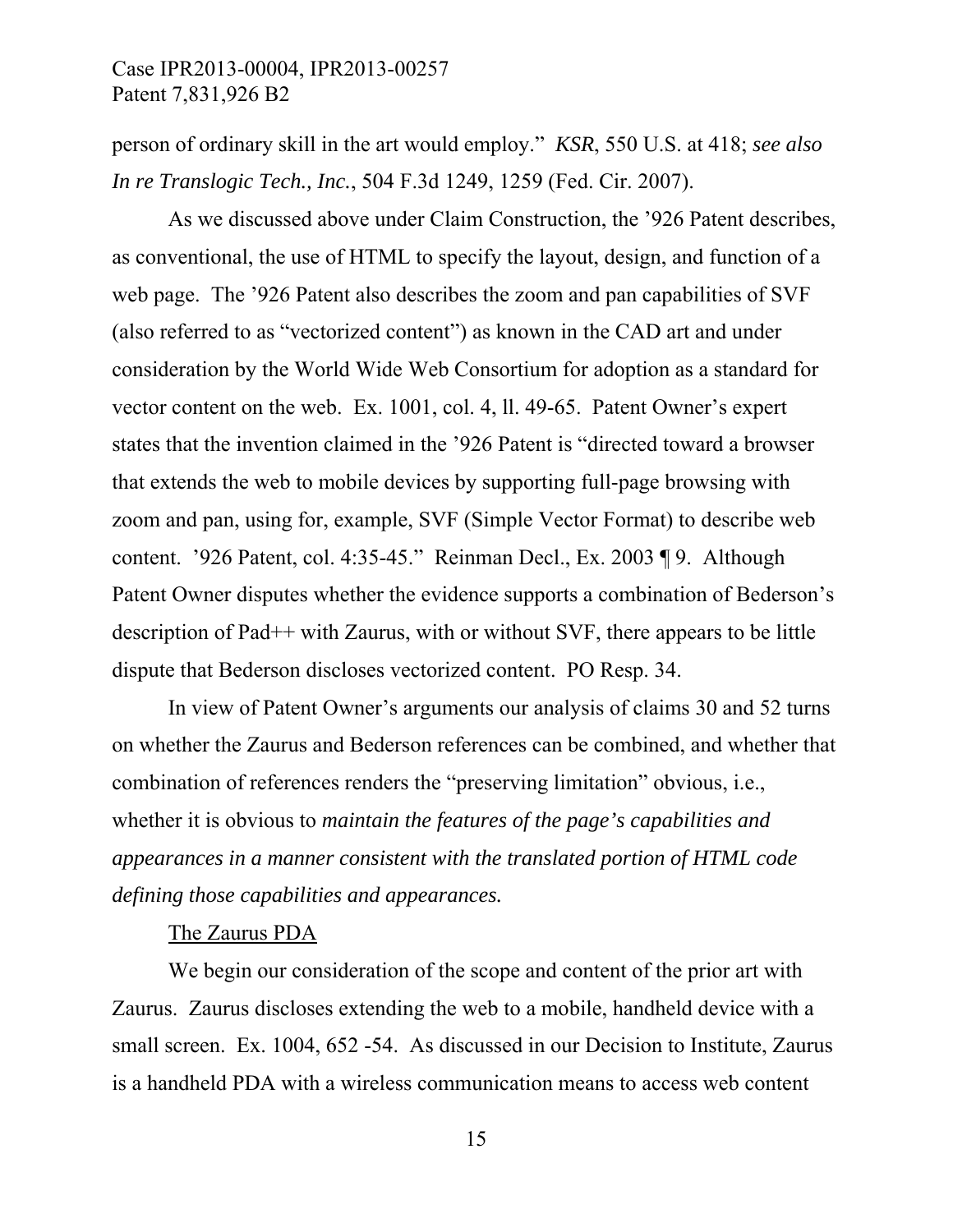(when used with a digital cellular phone adapter). Dec. to Institute, Paper 12, 22. Zaurus includes a processor to render a browser (with limitations), provides vertical and horizontal scrolling, and magnified and reduced views of web pages. *Id.* Zaurus includes a touch sensitive screen and a browser that has the ability to process HTML-based content up to HTML 3.2, but does not have the ability to render multiple frames properly. Ex. 1004, 105, 127-8. The '926 Patent notes that web pages may be provided as a single frame or multiple frames. Ex. 1001, col.15, ll. 33-36. Zaurus does not ignore multiple frames in web pages. In Zaurus, pages composed of multiple frames are viewed by displaying them frame by frame. Ex. 1004, 105, 638. The frame is selected using a touch screen, so that the selected frame is displayed. Ex. 1004, 647.

Zaurus also discloses differences in the ways its browser processes certain HTML content, for example using a smaller number of font sizes. Ex. 1004, 639. Patent Owner recognized such browser font limitations during prosecution of the related '353 Patent stating "the Web page's design is a matter of interpretation by the particular browser . . . browsers may substitute fonts for fonts (as defined by corresponding HTML code) that are not supported by the browser." IPR2013- 00007, Ex. 1002, 233. Zaurus's ability to default to a standard font size if the HTML data does not specify a size further indicates that Zaurus incorporates a browser that recognizes HTML-based information used to define web site design features. Ex. 1004, 640. The inability of Zaurus to render properly web pages using certain plug-ins and scripts, or to implement a full complement of HTML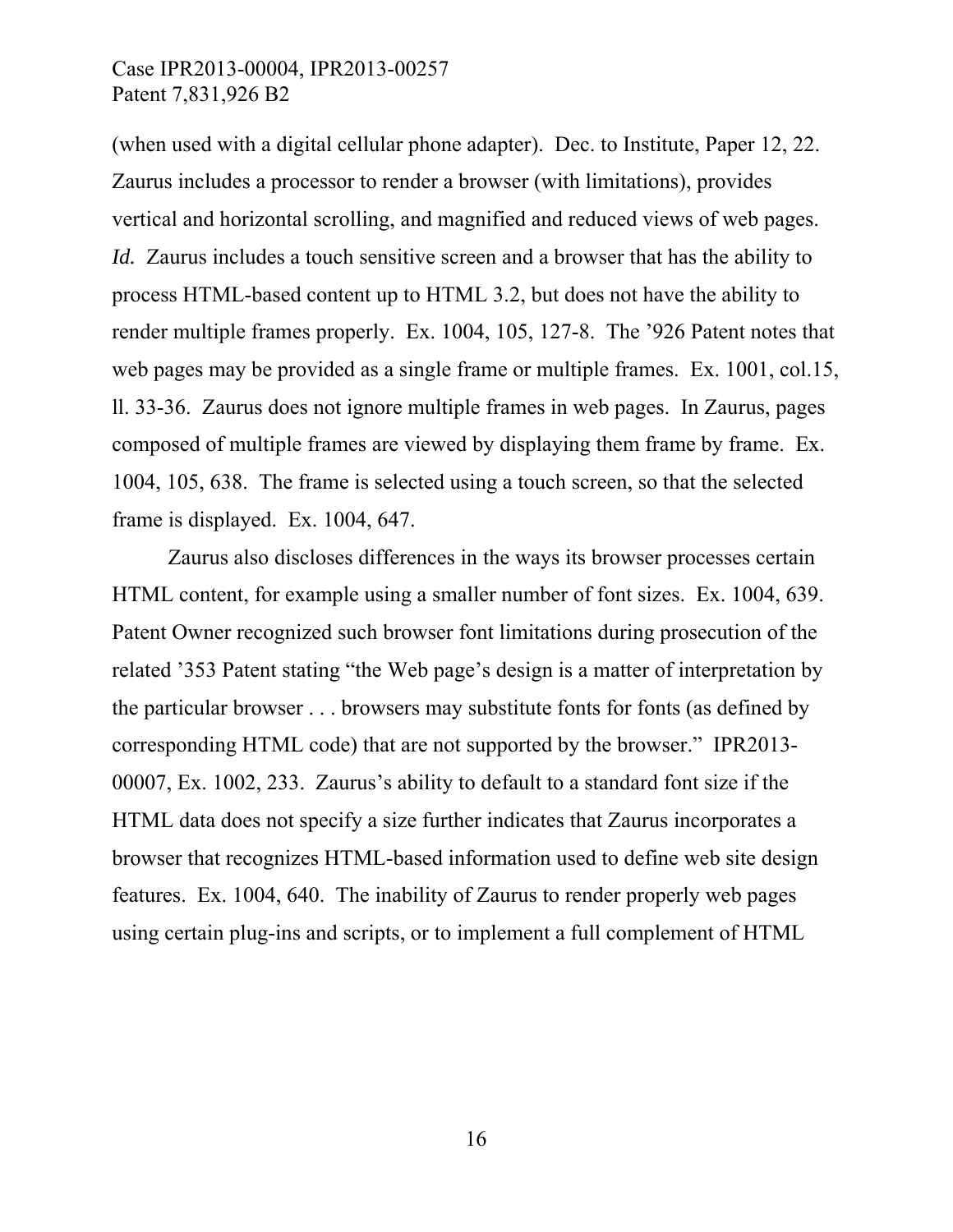-

features, does not mean Zaurus cannot be applicable as prior art that teaches implementing HTML on a handheld, mobile device, such as a phone.<sup>10</sup>

Zaurus discloses the ability to switch from a reduced view to a magnified view, as well as a left and right scrolling control and a vertical scrolling bar to view material not currently on the screen. Ex. 1004, 641, 644-45. Zaurus provides hyperlink functionality, Ex. 1004, 94, 608, but is silent on whether it maintains hyperlink functionality in a magnified display. Zaurus also discloses that by touching the screen one can display a list of web pages opened after connection to the Internet and switching to a selected page. *Id.* at 644. Zaurus further discloses compatibility with client side clickable maps, so that by clicking inside a displayed map, one can jump to the page that corresponds to that portion. *Id.* at 638. Thus, Zaurus discloses a system that maintains the primary features of the page's appearance in a manner consistent with the portion of HTML code that the Zaurus browser uses. To the extent that the browser in Zaurus provides a limited implementation of HTML, Zaurus preserves the layout and design of the web page defined by at least a portion of the HTML-based content (claim 30) and as rendered by its rendering engine (claim 52).

During the oral hearing, Patent Owner argued that under its proposed construction, which we do not adopt, the "preserving limitation" in the claims

<sup>&</sup>lt;sup>10</sup> The '926 Patent defines an HTML document as any document that contains web page content other than only graphic content. Ex. 1001, col. 7, ll. 57-60. This would include documents with graphics and other content, as well as scripts and documents using extensible mark-up language (XML). During the oral hearing, however, Patent Owner argued that HTML is limited to anything that preserves the layout, functionality, and design and "excludes things like active scripting." Tr. 67. Patent Owner noted that a box where plug-in content might appear is rendered, but the content with the box is not rendered in the case of Microsoft Internet Explorer because that is a plug in, although another browser might render that content. Tr. 64-67.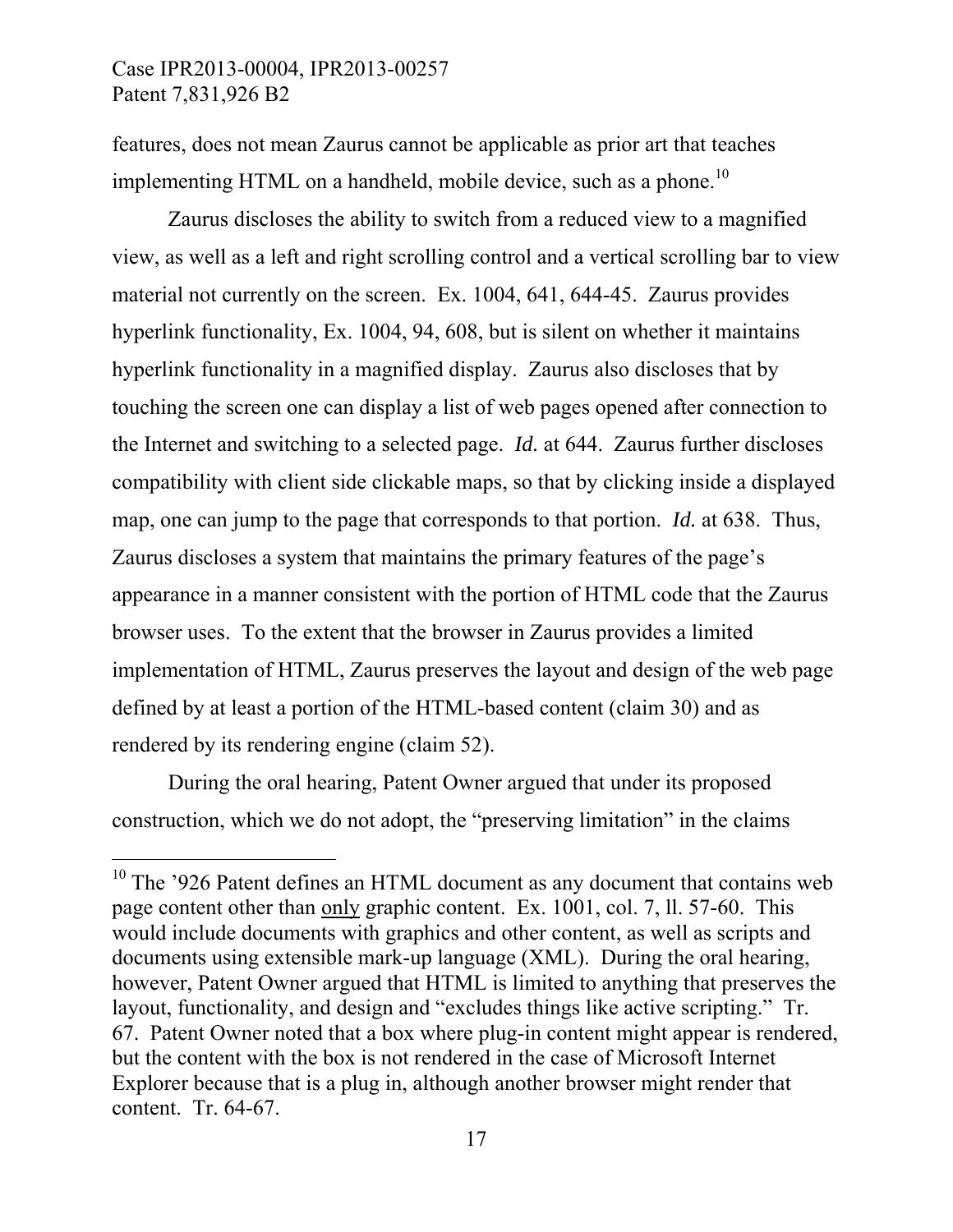requires preserving "the look and feel so that a person using a web page would understand that that was the same web page as the one they were using in connection with a desktop computer." Tr. 60-61. Zaurus does not implement a desktop browser, nor does the specification or claims require implementing a desktop browser in a mobile device. Zaurus discloses that due to its implementation, the display is different from instances where the home page is displayed by using a PC, for example, by not displaying background images of a home page. Ex. 1004, 639. Even with its limited implementation, however, a person using a Zaurus PDA would understand that the same web page as the one being used in connection with a desktop browser was being displayed. Thus, Zaurus falls within the scope of Patent Owner's stated understanding of its proposed claim construction. Tr. 59-61.

#### Bederson and Pad++

Zaurus discloses only a limited ability to magnify a screen display. Ex. 1004, 645. Bederson discloses a browser, referred to as Pad<sup>++</sup> that "allows" Web pages to remain visible at varying scales while they are not being specifically visited, so the viewer can examine many pages at once. In addition, Pad++ allows users to zoom in and out of pages, enabling explicit control of how much context is viewed at any time." Ex. 1006, 106. Bederson notes that Pad++ was being developed for use on platforms ranging from high-end graphics workstations to PDAs and interactive set-top boxes. *Id.* at 155. Bederson further discloses that using Pad++, one's whole desktop could be zoomable and that this feature "seems especially attractive for systems which have small screens, such as handheld computers (i.e., PDAs)." *Id.* at 341. We are not persuaded by Patent Owner's assertion that one would not be motivated to port Bederson's Pad++ browser to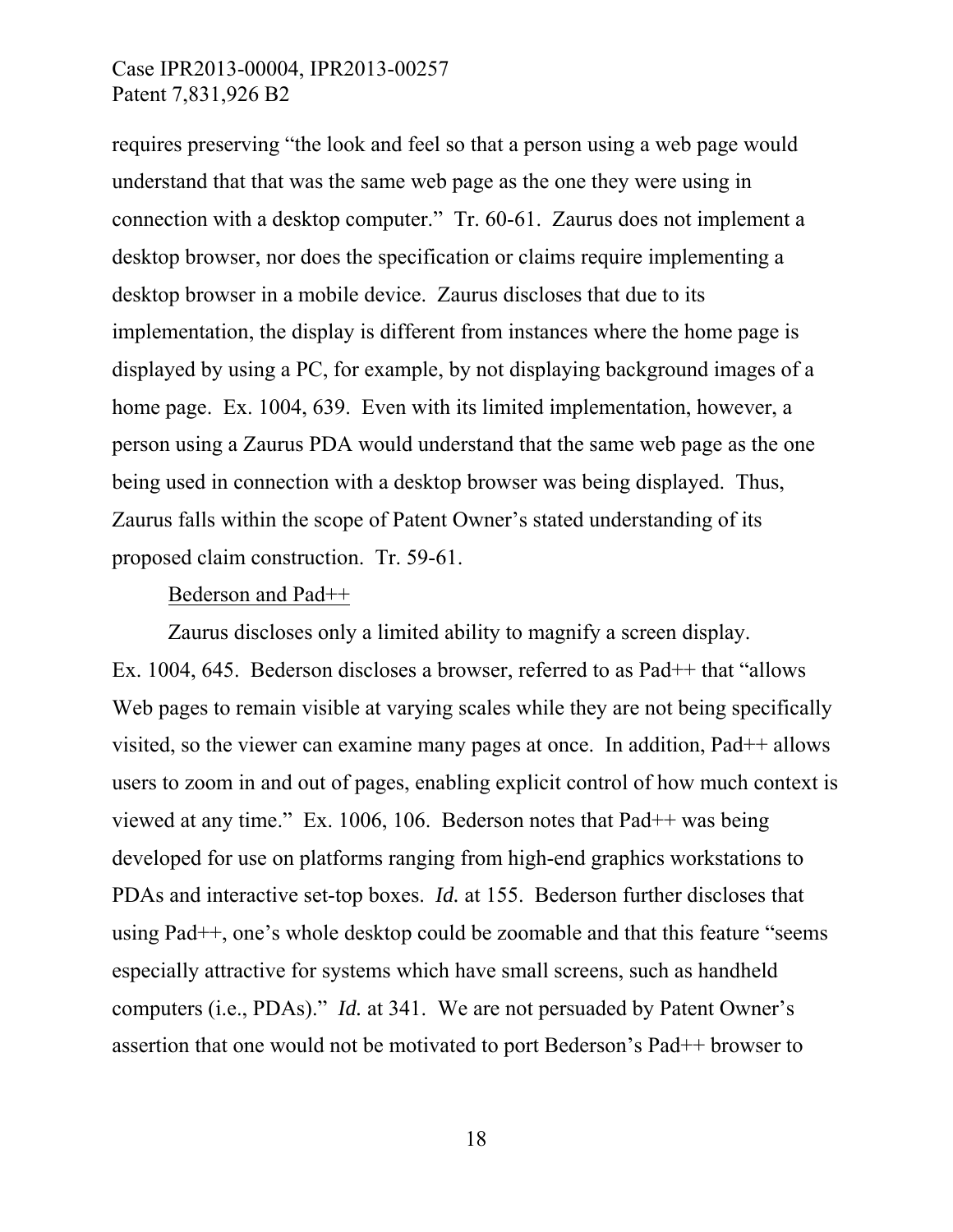Zaurus because of technical difficulties resulting from limited computing capacity and system incompatibilities. PO Resp. 29-33.

Bederson discloses zooming, primarily for navigation purposes, i.e., for allowing users to identify the web pages they have visited. Patent Owner notes that Pad++ was designed to provide users with a roadmap enabling them to trace their paths from one hyperlink to another, Tr. 70-71, or to show the hierarchy of relationships between web pages. Reinman Decl., Ex. 2003 ¶ 18. We agree. In Bederson's paradigm, users navigate a single large information surface on which documents can be placed at any position and scaled to any size with panning, zooming, and hyperlinks. Ex. 1006, 117. One aspect of Pad++ described by Bederson is the use of "dynamic objects" that restructure themselves in response to users' actions. When a user clicks on a link, Pad++ adds the new page to a tree visible to the user and places the new page at the center of the screen as "the current focus" at a size suitable for viewing. *Id.* at 106. A user can designate any page as the current focus by clicking on it. *Id.* In this context, the motivation for Pad++ to provide the ability to zoom in to a page in the roadmap is clear.

Patent Owner argues that Pad++ as described by Bederson supports only a small subset of HTML. PO Resp. 10, Reinman Decl., Ex. 2003 ¶¶ 29-34. Based on Pad++'s implementation of only a subset of HTML, Patent Owner argues that Pad++ does not disclose preserving the original layout, functionality, and design as claimed. Patent Owner's expert, Dr. Reinman, disagrees with the opinion of Petitioner's expert, Dr. Grimes, that Bederson preserves the original layout of a single web page when zoomed and panned. Dr. Reinman states that Section 3 of the Pad++ Brief Tour shows only how the web page looks after it has been rendered by Pad++, not the original page before being rendered by Pad ++, precluding a determination of whether the original page layout, functionality, and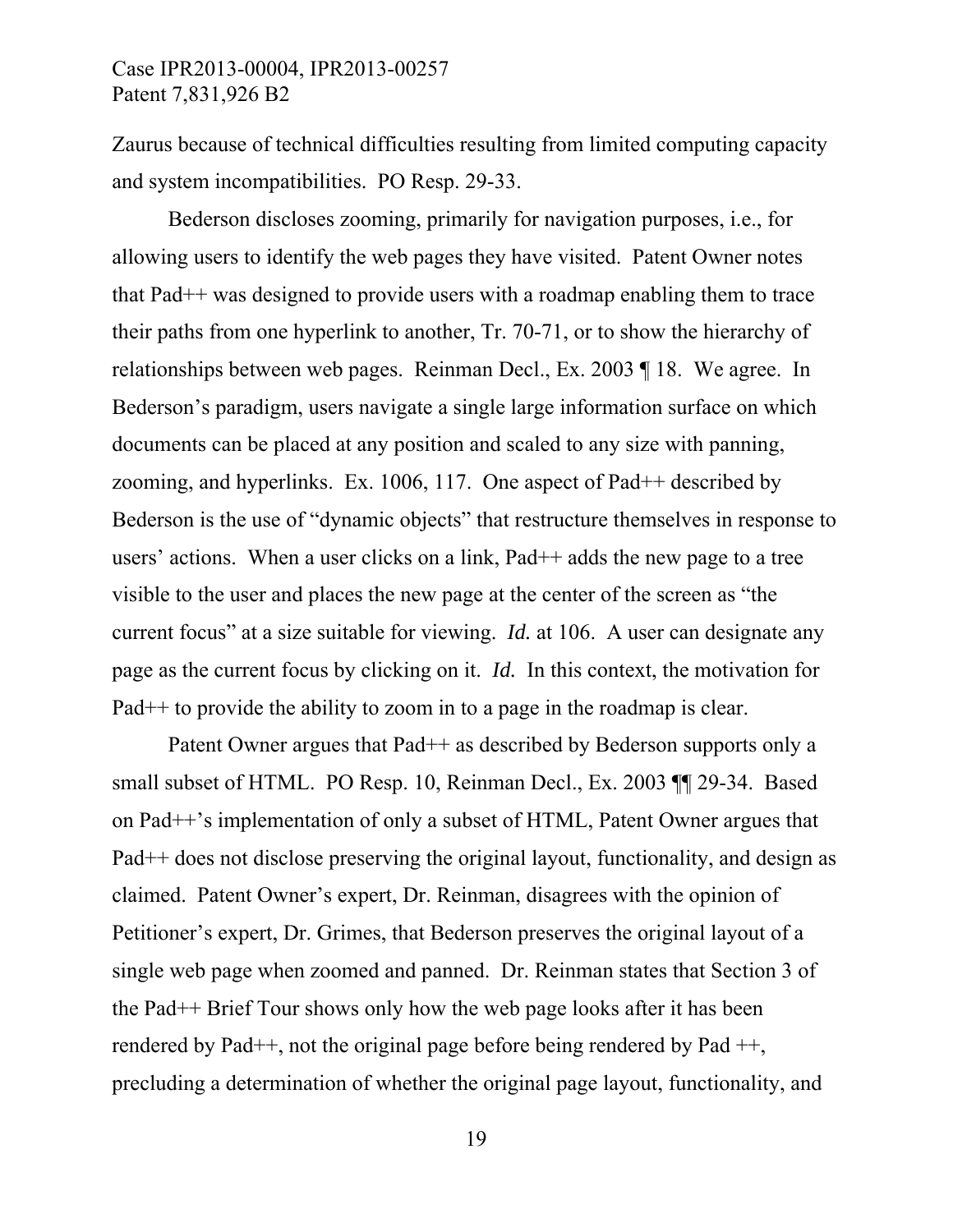design is preserved. Reinman Decl. Ex, 2003 ¶ 23. This is true in the '926 Patent as well. The '926 Patent includes a listing (with some omissions for clarity) of the HTML corresponding to web page 210, which is shown as a drawing in Figure 4A, rather than as a display produced by a browser, as it would appear on a conventional desktop computer. Ex. 1001, col. 12, ll. 44-49. Figures 7A, 7B, 8A, 8B and 9A and 9B are representations of nominal and zoomed views on a Palm device. The '926 Patent does not illustrate how these nominal or zoomed views would appear on a conventional desktop. Thus, in the '926 patent, one cannot tell how well the display on the Palm device preserves the original layout, function, and design of the HTML-based code, as viewed on a conventional desktop.

Patent Owner admits that the claimed "functionality" in the preserving limitation includes clicking on a hyperlink. Tr. 48. In Pad<sup>++</sup>, an object includes an HTML page composed of many characters, line segments, and images. Ex. 1006, 120. Pad++ discloses reading HTML and following links across the Internet. *Id.* at 89, 105, 161-2, 183. Thus, Bederson discloses preserving HTML functionality, i.e., hyperlinking, associated with a Web page. *Id.* 

Patent Owner's argument appears to be that, in Pad++, Bederson does not disclose preserving all the functionality of HTML. Patent Owner's expert, Dr. Reinman, provides a list of HTML features that are not implemented in Pad++. Ex. 2003 ¶ 29. For example, Patent Owner argues that Bederson does not disclose the specific functionality of creating forms. Only two lines in the '926 Patent mention forms as a feature of HTML. Ex. 1001, col. 15, ll. 29-30. Nevertheless, according to Patent Owner, the ability to create forms is of particular importance to e-commerce, and is not disclosed in Bederson. PO Resp. 24, Reinman Decl., Ex. 2003 ¶ 34. Referring to Figure 5 of on page 163 of Exhibit 1006, Patent Owner states that the Pad++ reproduction of the Yahoo page does not include a search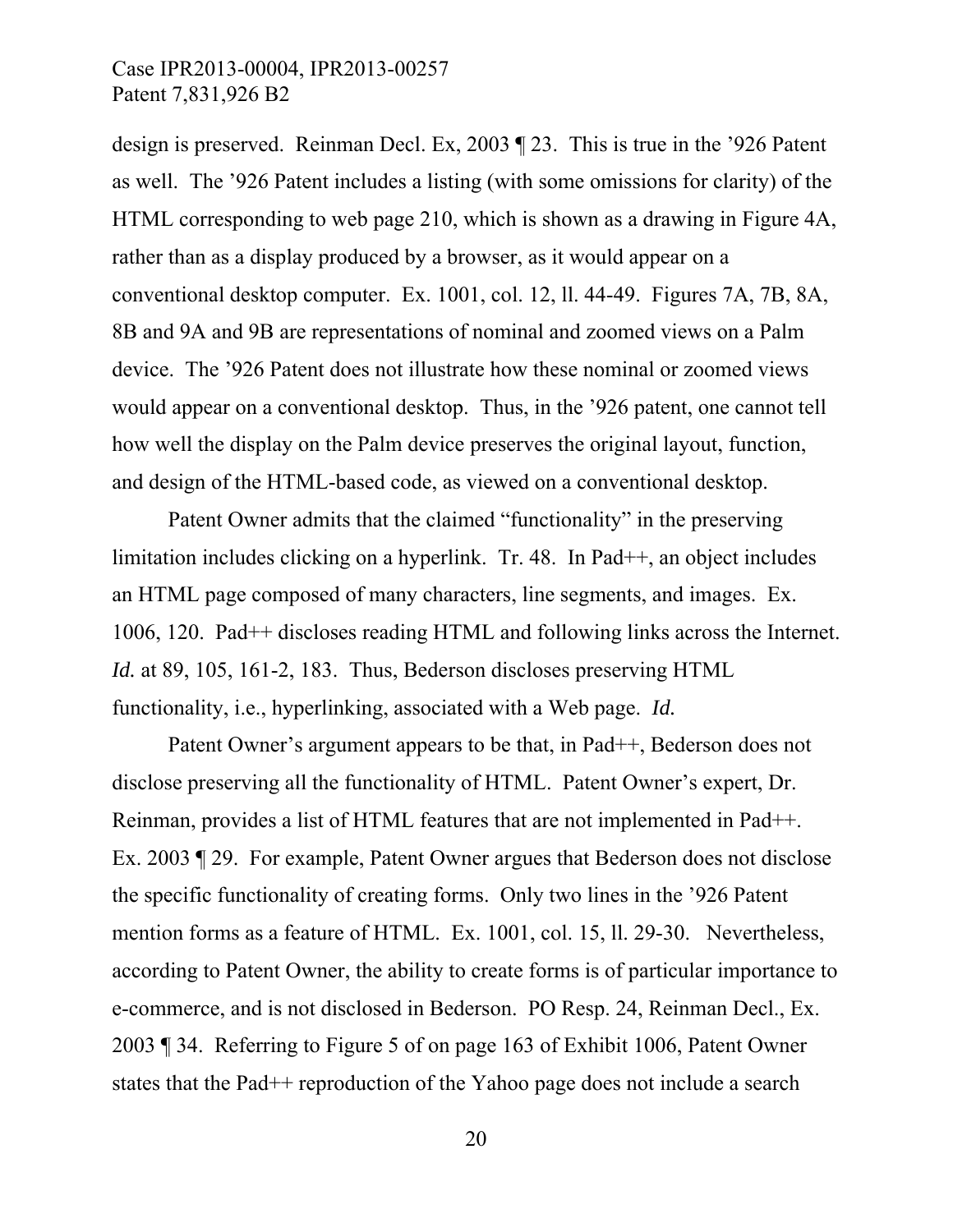term input box. PO Resp. 24-25. Patent Owner has not demonstrated that the original Yahoo page included such a search box, but argues that the burden is on the Petitioner to show the Yahoo page as it would have appeared on a desktop. According to Patent Owner in the absence of such a showing, there is no evidence of the original layout, functionality, and design of the Yahoo page in Bederson. Tr. 72. As noted above, however, the '926 Patent provides no evidence that the Palm device screens illustrated in the '926 Patent preserve the layout, functionality, and design of a web page as viewed on a conventional desktop.

During prosecution of the related '353 Patent, Patent Owner argued that, in the implementation of a browser, it may be desirable to change user interface behavior based on a current use and/or context. IPR2013-00007, Ex. 1002, 232. Patent Owner states it may be advantageous to implement a context-based, user interface that may result in a different action for the same user inputs depending on a current use or zoom context. *Id.* Patent Owner uses the example of a tapping on a column, which may have the effect of zooming on the column, or activating a hyperlink in the column, depending upon the browser implementation. Patent Owner states that preserving content functionality only means that the functionality defined by corresponding HTML code is supported, without limiting the particular user interface for how that activation is facilitated. *Id.* 

Bederson describes objects in the Pad++ hierarchy, which include user inputs, such as checkboxes, and choice menus. Ex. 1006, 144-45. The standard objects supported by Pad ++ include colored text, graphics, portal and HTML, with standard input widgets (buttons, sliders, etc.) supplied as extensions. *Id.* at 156. Bederson's disclosure of preserving hyperlinking capability demonstrates preserving the functionality of HTML in a zoomed view. Bederson also notes that tools for interacting with documents, such World Wide Web browsers like Mosaic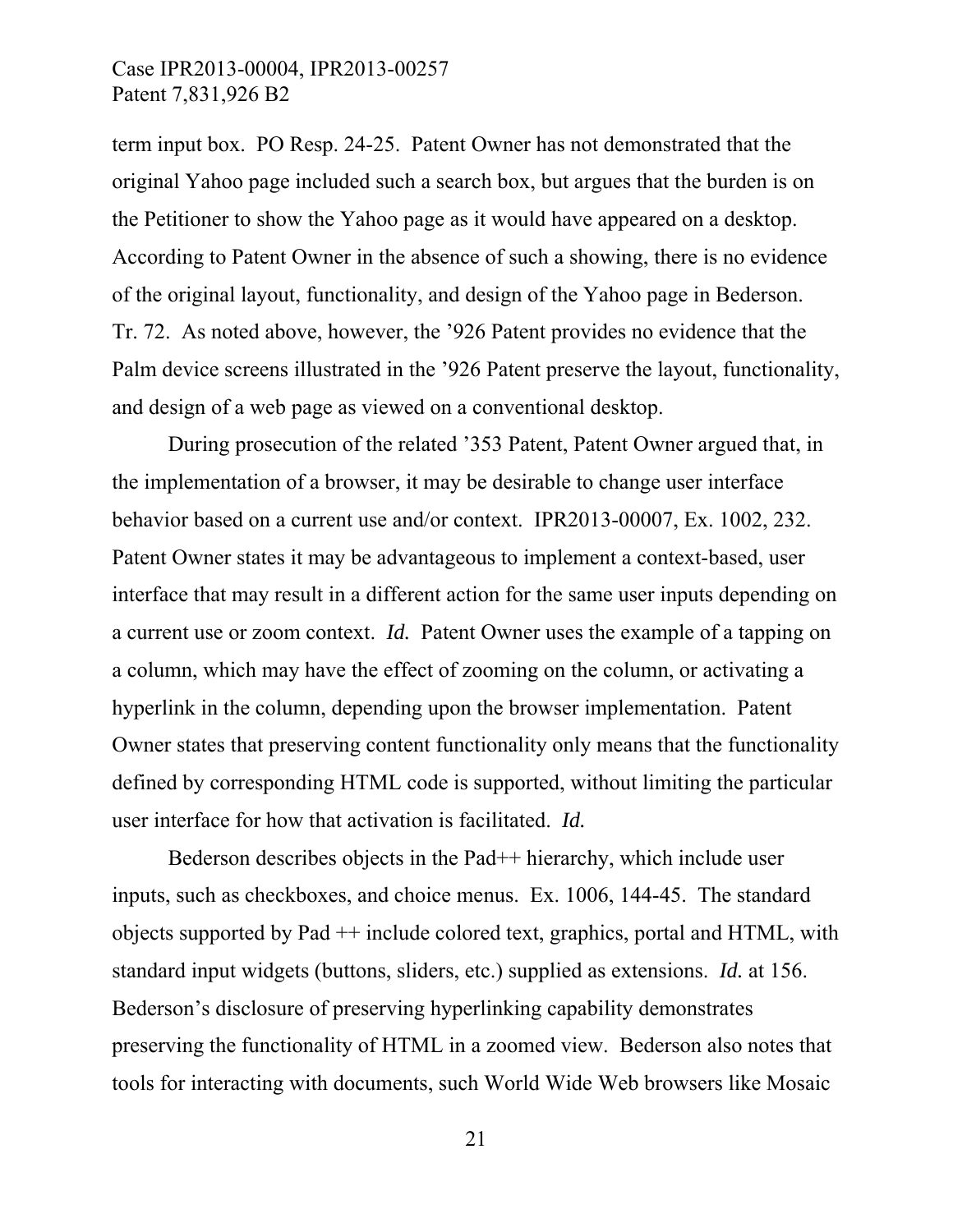and Netscape; all predefine interactive widgets within the client and provide hooks so that documents may access those widgets. *Id.* at 179. Thus, Bederson provides user input functionality.

As discussed above, claim 30 requires preserving the original layout, function, and design of the at least a portion of the HTML based content," i.e., the translated portion. Claim 52 recites re-rending a Web page while preserving an original page layout functionality and design as defined by the HTML-based Web content, as interpreted by a rendering engine. Although neither Zaurus nor Bederson implements each and every feature of HTML, as discussed above, both Zaurus and Bederson disclose preserving the layout, functionality, and design of the part of the web page that is translated (claim 30) or interpreted by the rendering engine (claim 52).

The underlying issue is not, as Patent Owner suggests, whether Zaurus and/or Bederson disclose implementing all the features of HTML with zooming on a device with a small screen. The issue is whether, in view of their disclosures, the claims of the '926 Patent would have been obvious under 35 U.S.C. § 103. Bederson discloses that  $Pad++$  is a primitive browser, but suggests that a zooming version of the Netscape and Mosaic browser could be implemented using the techniques in Pad++. Ex. 1006, 286. Bederson then provides a screen shot of Pad++ displaying Bederson's home page (an HTML document), Ex. 1006, 287, and a zoomed view focusing on a portion of the document with "hotwords" that provide hyperlinks. Ex. 1006, 289. The hyperlinks change color when scrolled over (one of several possible ways a browser can display hyperlinks in an HTML document) and can be followed to display the target of the link. *Id.* at 291. This display shows the home page and the linked page side by side. The user can zoom in on the linked page by clicking on it. *Id.* at 293. Bederson's implementation of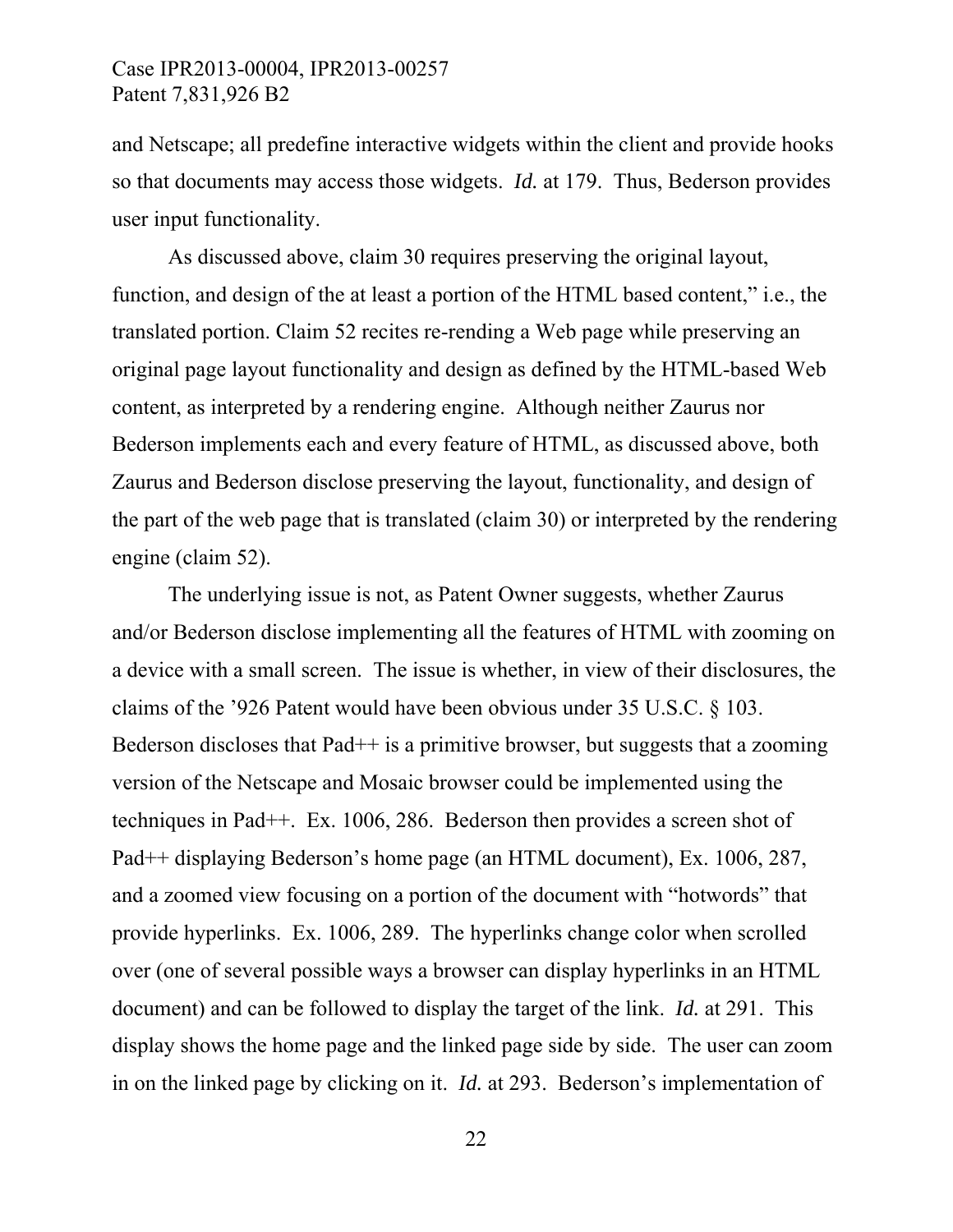web page zooming appears to be a proof of concept, rather than a mere suggestion. The fact that Bederson did not implement all, or even many, of the known capabilities of HTML does not alter the fact that Pad++ demonstrates the concept, suggests it could be applied to the Netscape and Mosaic browsers, and states that it was being designed for use on devices with small screens, such as PDAs. Thus, we are persuaded that one of ordinary skill would be motivated to combine the teachings of these references.

Finally, there appears to be no dispute that, as discussed in our Decision to Institute, Bederson discloses vector scaling, in a manner similar to SVF. Patent Owner argues only that SVF does not cure the deficiencies of the combination of Zaurus and Pad++. PO Resp. 40.

In consideration of the above, we are persuaded that claims 30 and 52 would have been obvious over the combination of Zaurus, Bederson, and SVF.

#### *Claims 31, 40, 41, 43, 55, 59, 72, and 75*

Admitting that zooming was known and is not part of the invention, Tr. 50, Patent Owner argues that the subject matter claimed is "smart zooming" – a way to tap or click on a column and zoom just to that column. The '926 Patent mentions this capability at column 20, lines 58-60. The '926 Patent also mentions selecting an image by tapping on it, Ex. 1001, col. 18, ll. 61-62, or zooming in on a paragraph, *Id.* at col. 18, ll. 62-63. In the context of selecting a paragraph, the '926 Patent states that the display may be reformatted to fit the characteristics of the display, rather than following the original format in the zoom out view. *Id.* at col. 18, ll. 64-67. These features are recited in, among others, dependent claims 31, 40, and 41.

Claim 31 recites the further limitation on claim 30 that execution of the instructions performs operations allowing the user to zoom on a user selectable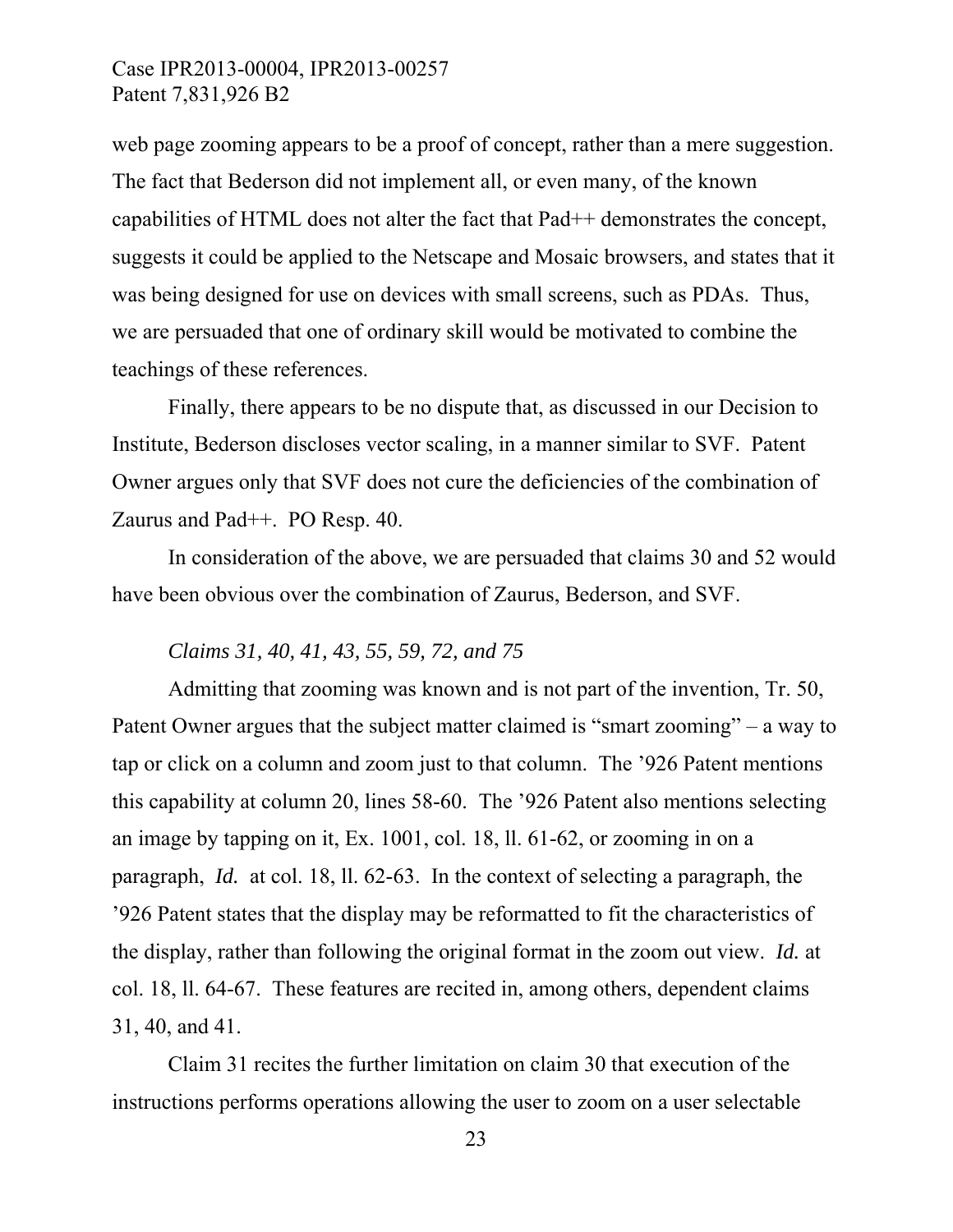portion of a display using a touch sensitive display. Like claim 31, claim 55, which depends from claim 52, adds the further limitation that executing the instructions enables the user to zoom in on a user selectable portion of the display in response to a user input via the touch sensitive display. Patent Owner argues that, although it is a touch sensitive device, the reduce and magnify capabilities of Zaurus do not allow the user to select the portion of the display on which to zoom in. PO Resp. 42. Claims 31 and 55 do not require that the user select a portion of the display before the zooming operation, only that operations allow the user to zoom in on a user selectable portion of the display. Zaurus describes magnifying or reducing the entire display in response to the user activation of the magnify key. The portion of the screen on which a user zooms in or selects to view, however, is determined by the user activating the horizontal scrolling keys and the vertical scrolling bar with the touch screen. Thus, applying the broadest reasonable construction, Zaurus discloses executing instructions that perform operations that allow the user to select a portion of the display using a touch sensitive display. We conclude, based on a preponderance of the evidence that claims 31 and 55 would have been obvious to one of ordinary skill in the art based on the combination of Zaurus, Pad++ and SVF.

Claim 40 recites that execution of the operational instructions allows the user to view a column of web content at a higher resolution than the current resolution by tapping the column via the touch sensitive display, and re-rendering the display, such that the content corresponding to the selected column is displayed to fit across the touch sensitive display. We previously noted that Zaurus discloses selecting content with a touch sensitive display. Pad++ includes a renderer that performs all rendering to the screen, maintaining a stack of transformations, including separate stacks of view transformations and object transformations that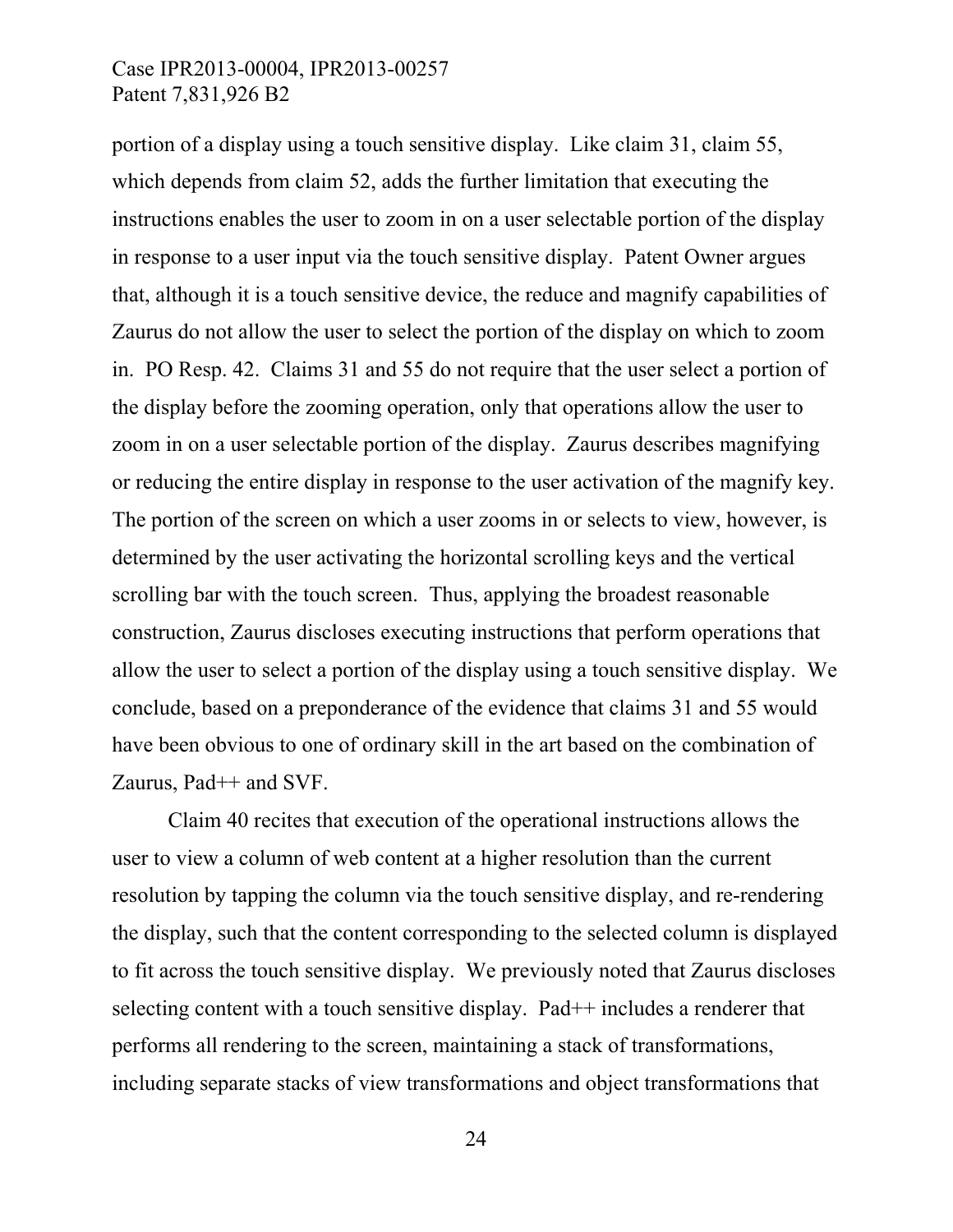specify translations and scale. Ex. 1006, 144, 148. Pad<sup>++</sup> discloses a bounding box (Ref Guide, 17, (Ex. 1006, 19)) and commands such as "center" and "centerbox" to center and scale items to fill a part of the screen (Ex. 1006, 24) as well as the ability to specify the width of an item (Ex. 1006, 4). *See,* Decision To Institute, Paper 12, 29-30. Pad<sup>++</sup> also provides for manipulating text items that display a string of characters on the screen in one or more lines. Ex. 1006, 41-42, 77-79. SVF discloses that width can be specified with text and that the text will be scaled to fit the width. Ex. 1009, 6, 19.

Claim 41 recites that the web content contains at least one image and that execution of the instructions performs further operations enabling a user to view an image at higher resolution by tapping on the image, such that the display is rerendered for the image to fit across at least one of a width and height of a display area of the touch sensitive display. As discussed above, Pad++ provides bounding boxes containing images and commands that allow the images in the bounding boxes to be expanded so the largest dimension fills the specified amount of the screen. Ex. 1006, 24.

Addressing claim  $40^{11}$  Patent Owner argues that these features of Pad++ are not zooming on a portion of a web page, such as a column or image, but pertain to moving objects as a whole, which in the case of an HTML item, would be an entire web page. PO Resp. 43; Reinman Decl. ¶¶ 75-76. Patent Owner also argues that Pad++ does not implement HTML tags for columns. *Id.* Patent Owner further argues that Pad++ lacks these features because Pad++ was designed for navigating across multiple pages, and not for viewing of elements within particular web pages. PO Resp. 43-44. As previously discussed, Bederson disclosed an example

 $\overline{a}$ 

<sup>&</sup>lt;sup>11</sup> Patent Owner appears to apply the same arguments to claim 41, although claim 41 is not specifically argued.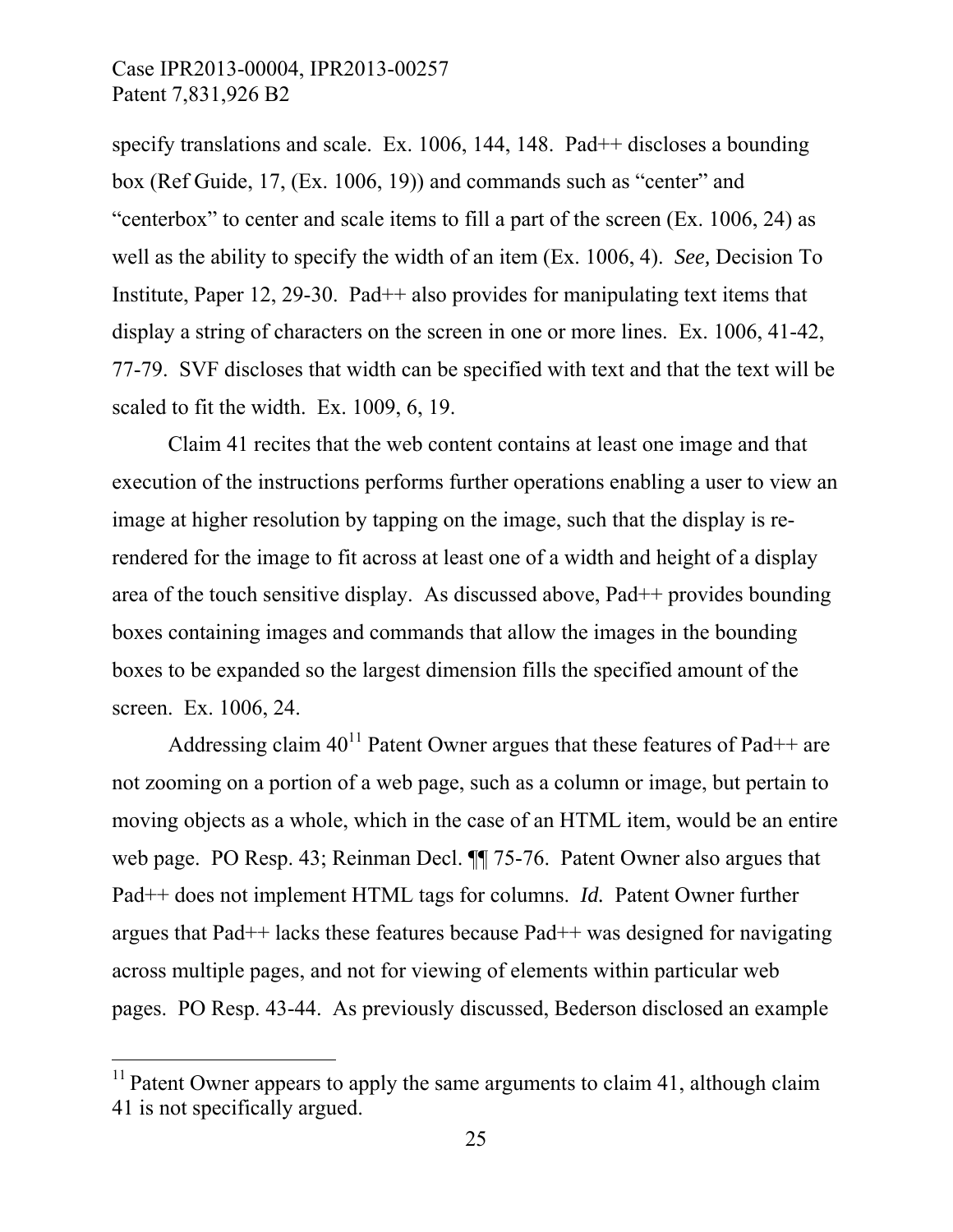of using Pad++ to zoom in on a portion of Bederson's home web page (an HTML document) selected by a user. Ex. 1006, 286, 289, 291, 293. Thus, Bederson discloses zooming on a portion of a web page. The '926 Patent discloses that it is conventional to represent a web page using frames and to render objects in their respective positions. Ex. 1001, col. 7, ll. 33-37, col. 15, ll. 52-58. The '926 Patent also discloses that it is conventional to generate the page layout in conjunction with bounding boxes. *Id.* at col. 16, ll. 21-41. As discussed above, Bederson also defines and scales objects using bounding boxes. *See* Decision to Institute, Paper 12, 8-12.

As previously discussed, even if Bederson did not implement all available HTML tags, the selection of which tags to implement is a matter that would be well within the knowledge and abilities of a person of ordinary skill in the art, and would be obvious under 35 U.S.C. § 103.

Finally, we are not persuaded by arguments that the references do not disclose tapping on a screen to designate material to be zoomed. Zaurus disclosed a touch screen to navigate HTML document, Bederson states that Pad++ could be designed for use on handheld devices with small screens and the expedient of tapping the screen corresponds to clicking with a mouse on a large screen device.

In view of the evidence, we are persuaded that, based on a preponderance of the evidence, dependent claims 40 and 41 would have been obvious over the combination of Zaurus, Pad++, and SVF. Neither Patent Owner nor Petitioner presents additional arguments concerning claims 43, 59, 72, and 75. We addressed these claims in our Decision To Institute. Paper 12, 31-41. Based on our review of the evidence, we determine that Petitioner has shown by a preponderance of the evidence that claims 43, 59, 72, and 75 also would have been obvious over the combination of Zaurus, Pad++ and SVF.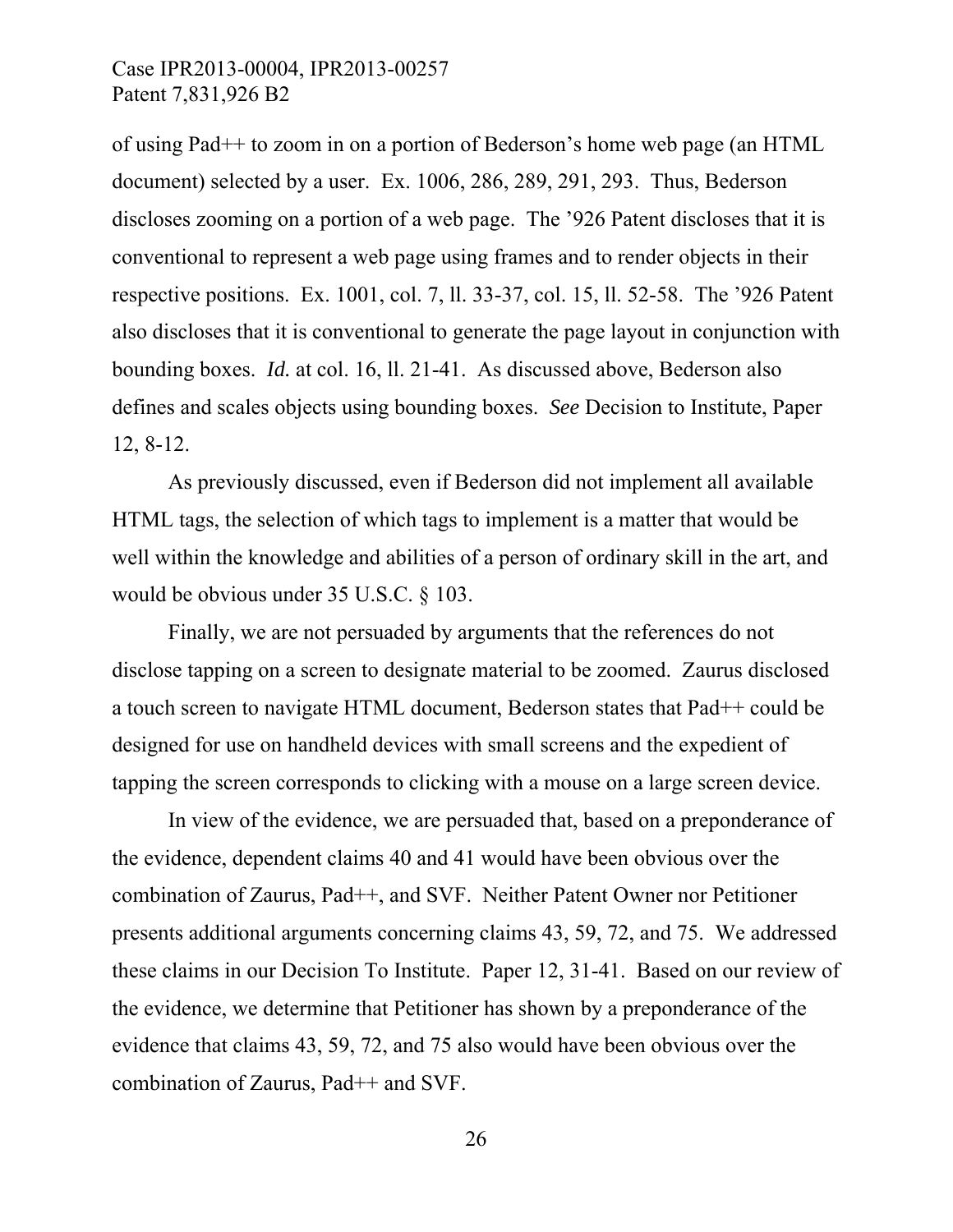# Obviousness Over Zaurus, Hara, Tsutsumitake and SVG

*Claims 30 and 52* 

As previously discussed, Zaurus discloses a mobile touch screen device, with a limited HTML browser, on which a web page can be displayed, magnified and scrolled to view portions of the web page. *See* Zaurus PDA, *supra.* Hara discloses a client device receiving an HTML document from a server, analyzing the HTML to determine whether image tags indicate there is image data to be displayed and processing the images for display and magnification depending upon the resolution of the client device. Ex. 1008 ¶¶ 0011-14, ¶¶ 0058-62. In describing the display of WWW clickable data, *id.* at ¶0043, Hara discloses using (x,y) coordinates, vectors from an origin to the x-y coordinates, and tables for shifting the display based on the magnification. *Id.* at ¶¶ 0063-68.

Tsutsumitake discloses a device that receives and stores a document in an external format, such as HTML, and converts the document to an internal format suitable for display on a screen of the device, e.g., using information blocks, such that a tag, an X coordinate, and a Y coordinate indicate the type of information (e.g., text, image) and the display position of each block. Ex. 1005 ¶¶ 0010, 0025- 27, Figs. 2-5. When a document is to be displayed, the current scroll position is determined, the document state information is retrieved, and the current scroll position is subtracted from the y coordinate value in the stored internal format, and the cursor is moved to display the document. *Id.* ¶¶ 0035-38, Fig. 6.

The parties agree that Hara discloses resizing images on a web page. PO Resp. 45, Pet. Reply 10. As we previously noted, during the oral hearing Patent Owner admitted that zooming was known in the art and is not part of the invention. Tr. 50. Thus, we agree with Petitioner's expert that Hara's disclosure of adapting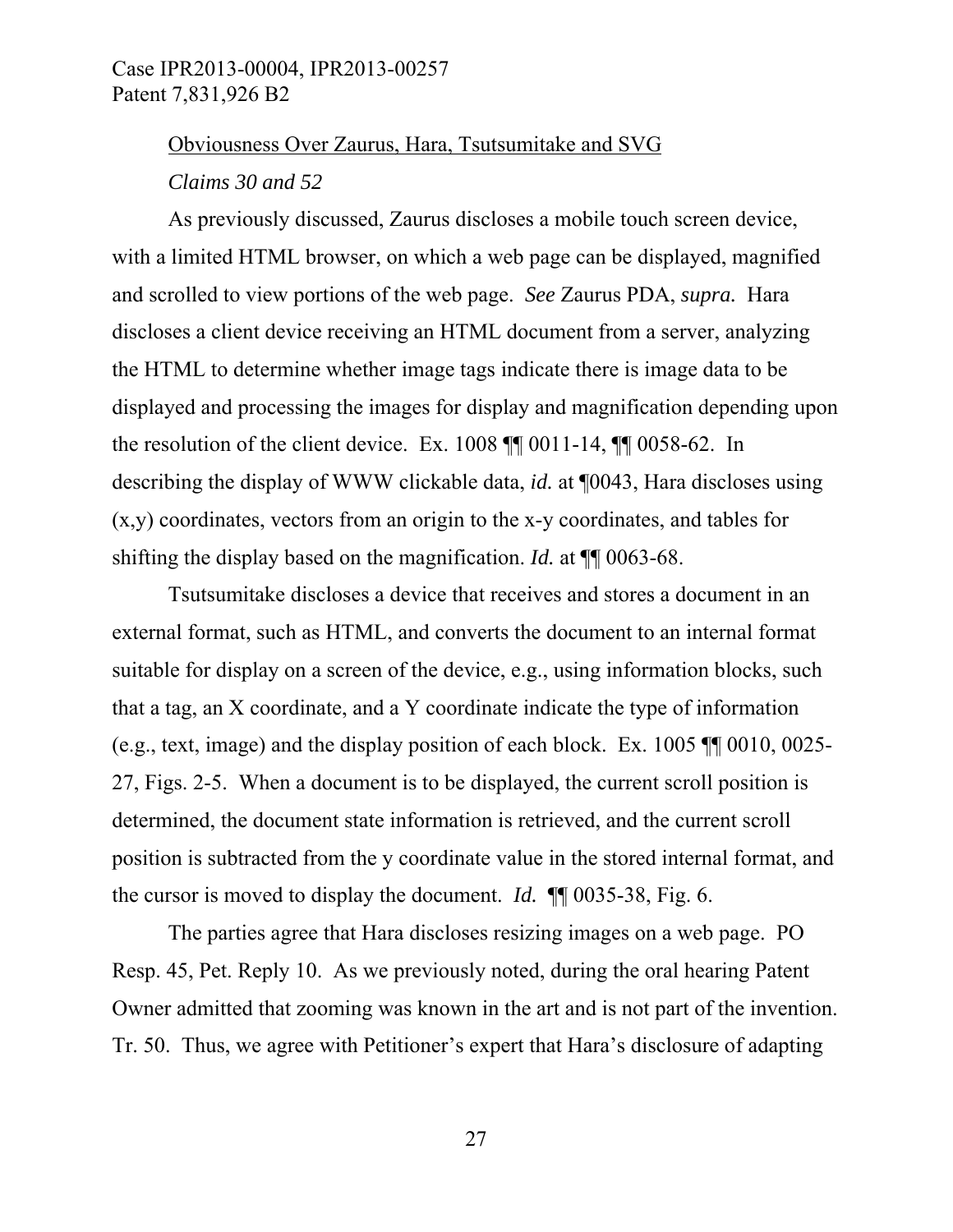$\overline{a}$ 

the display to the resolution of the target device motivates the combination of Zaurus and Hara to provide zooming on the target device. Ex. 1030 ¶¶ 136-43.

Patent Owner argues that Tsutsumitake is cumulative of Hara because it is cited as a reference that discloses translating HTML to x-y coordinate information. PO Resp. 47. Patent Owner contends that Hara's disclosure of image resizing does not disclose resizing text and that Hara discloses moving objects to avoid overlapping them after conversion. PO Resp. 45. Therefore, Patent Owner argues that Hara does not preserve the original layout, functionality, and design of the web page. However, as previously discussed, claims 30 and 52 recite that the original layout, functionality and design is defined by the HTML content. Ex. 1001, claims 30, 52. *See also,* Claim Construction, *supra.*

Tsutsumitake discloses preserving the original layout, functionality, and design of the document (web page), because it analyzes the syntax of the external format, converts the external format (HTML) into an internal format, and uses tags, X and Y coordinates, and scroll position, to generate the display. Ex. 1005 ¶¶ 0025-29, Fig. 3. We are persuaded that extending Hara's disclosure of resizing an object tagged as an image to objects with other HTML tags is a routine matter that produces predictable results.<sup>12</sup> SVG also discloses that all objects and attributes (including text and line widths) should grow/shrink uniformly with zoom level. Ex. 1007 ¶ 28. Therefore, we conclude, based on a preponderance of the evidence, that claims 30 and 52 would have been obvious to a person of ordinary skill in the art over the combination of Zaurus, Hara, Tsutsumitake, and SVG.

<sup>&</sup>lt;sup>12</sup> In our earlier discussion of claim 31, 40, 41, 43, 55, 59, 72, and 75, we noted that, in the context of selecting a paragraph, the '926 Patent states that the display may be reformatted to fit the characteristics of the device, rather than following the original format in the zoom out view. Ex. 1001, col. 18, ll. 64-67.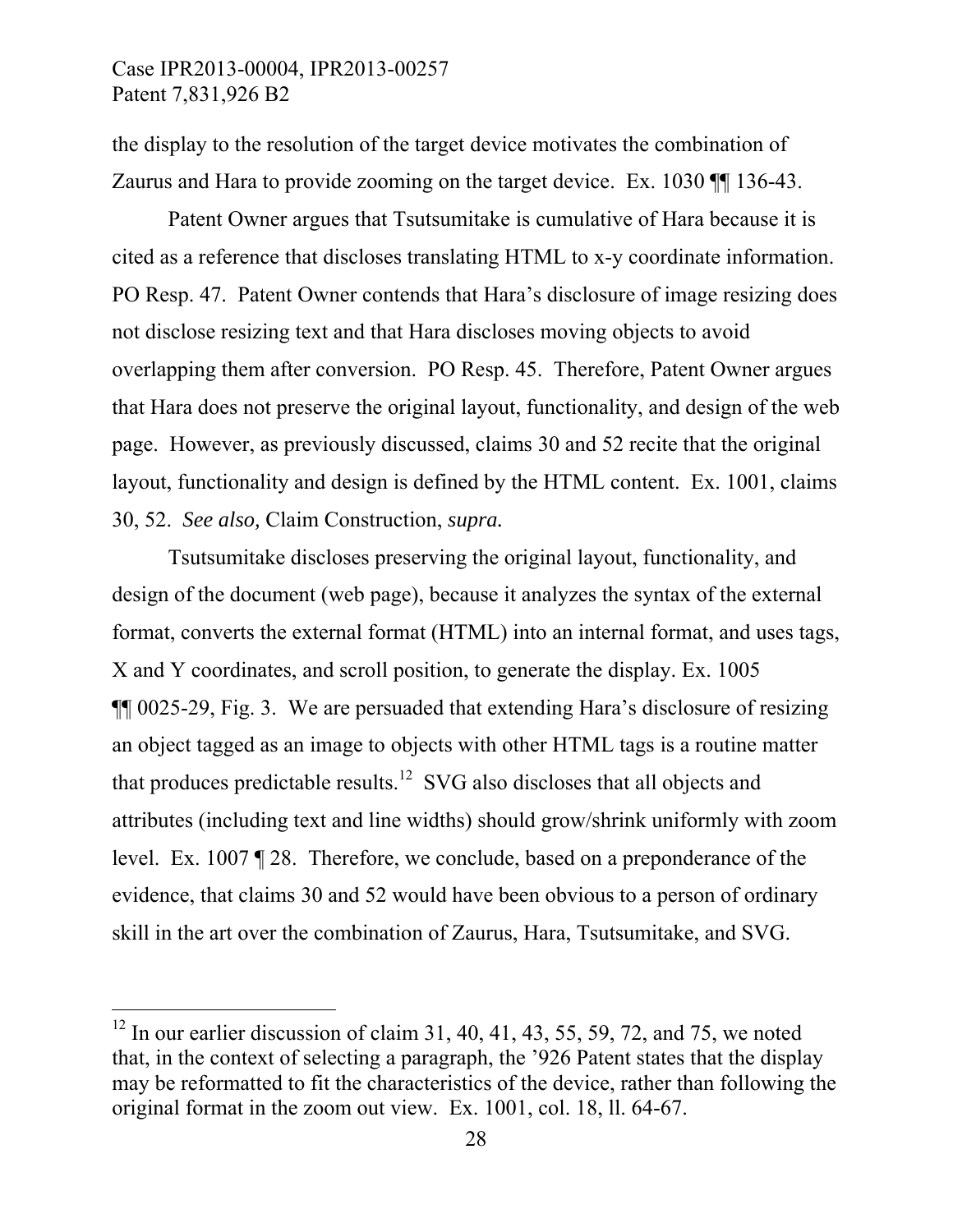#### *Claims 31, 40, 41, 43, 55, 59, 72, and 75*

Patent Owner argues the subject matter of the invention is not zooming, but instead is "smart zooming" – a way to tap or click on a column and zoom just to that column. Tr.50-51. Dependent claims 31 and 55 recite zooming on a user selectable portion of the display, but do not require that the user select the portion of the display before the zooming operation. Thus, as previously discussed, these features are disclosed in Zaurus, which discloses magnifying an entire display and allowing the user to scroll to the desired subject matter.

Claims 40 and 41 recite executing instructions that allow a user to view a column (claim 40) or image (claim 41) at a higher resolution by tapping a touch sensitive display and re-rendering the display such that the content corresponding to the column or image is displayed across the display.

The '926 Patent discloses that it is conventional in HTML to group content that should appear together into logical groupings. Ex. 1001, col. 16, ll. 19-38. Tsutsumitake discloses converting a document from an external format into an internal coordinate format to produce X-Y coordinates that define a vector. Tsutsumitake specifically identifies HTML as one such external format. Ex. 1005 ¶ 0026. Thus, Tsutsumitake discloses grouping content in the same manner as it is grouped in a web page defined by HTML, whether such tags indicate the presence of an image, a column, or some other display characteristic. As discussed above, Hara discloses resizing objects, specifically images, identified by HTML tags. In Hara, the images can be resized to match the width or height of the display screen or a user specified size. Ex. 1008 ¶¶ 0047-48. As previously discussed, Zaurus discloses navigating a web page with a touch screen. Thus, we conclude the features recited in claims 40 and 41 would have been obvious to one of ordinary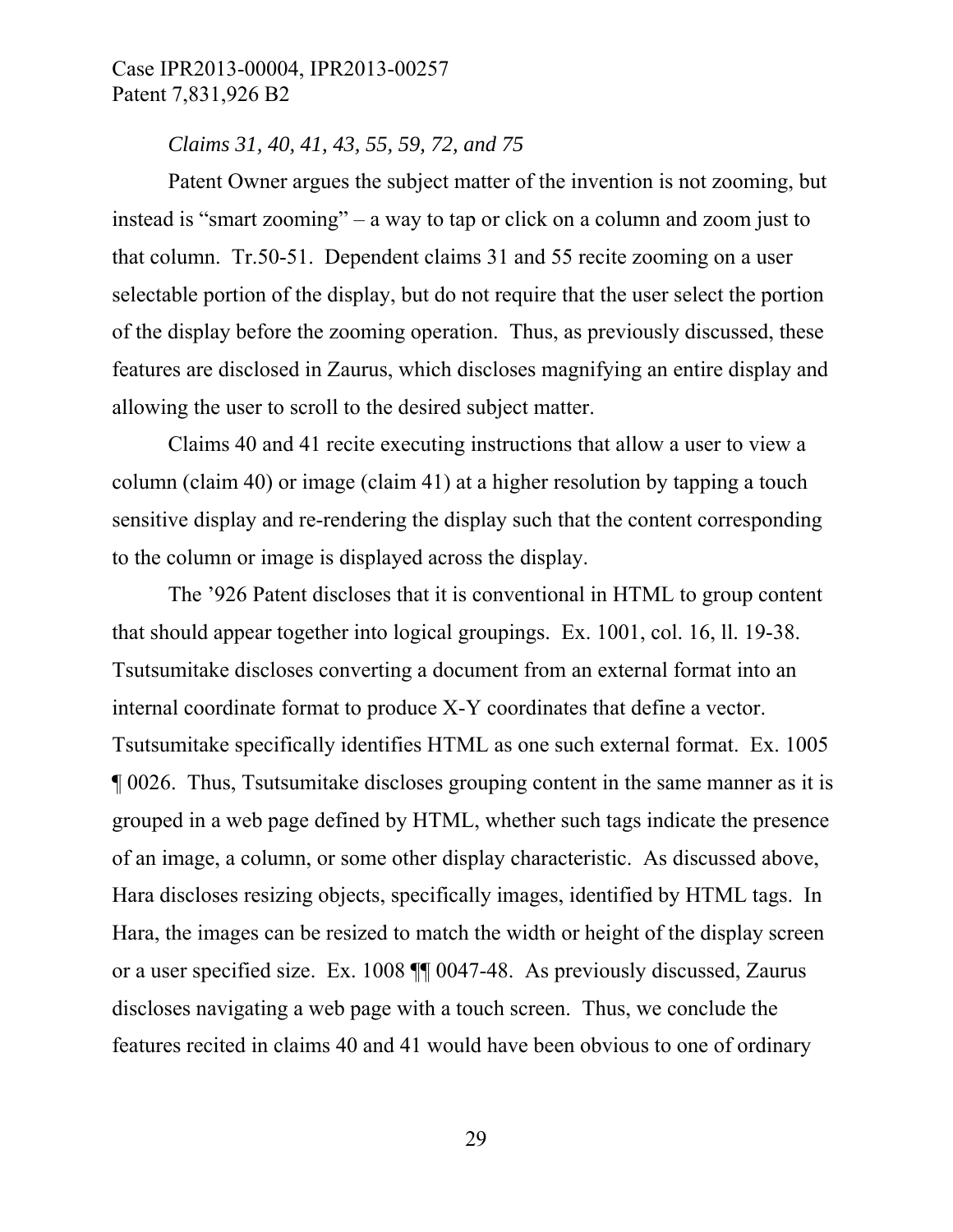skill in the art. Patent Owner presents no arguments concerning any of the other claims challenged on this ground.

In view of the above, we conclude that Petitioner has demonstrated by a preponderance of the evidence that claims 31, 40, 41, 43, 55, 59, 72, and 75 would have been obvious to one of ordinary skill in the art over the combination of Zaurus, Hara, Tsutsumitake, and SVG.

Objective Indicia of Non-obviousness

Objective criteria constitute independent evidence of non-obviousness. *Mintz v. Dietz & Watson, Inc.*, 679 F.3d 1372, 1378 (Fed. Cir. 2013). However, as discussed below, the objective indicia argued in the Patent Owner Response, PO Resp. 51-59, do not establish a nexus with the claimed subject matter.

Citing *Power-One v. Artesyn Techs., Inc.*, 599 F.3d 1343, 1352 (Fed. Cir. 2010) and *Gambro Lunda AB v.Baxter Healthcare Corp.*, 110 F.3d 1573, 1579 (Fed. Cir. 1997) Patent Owner argues that praise by others, particularly a competitor, is evidence of non-obviousness. PO Resp. 51. However, the CIO Magazine 2001 Venture OnStage recognition award cited by Patent Owner, *Id.* at 52, is not praise by a competitor and states that it was based on the CEO's presentation of the company's technology and vision. Ex. 2010. Patent Owner has not demonstrated a specific nexus between that award and the claimed subject matter.

Similarly, Patent Owner's arguments concerning the success of the Apple devices, such as the iPhone, do not establish the requisite nexus. Petitioner contends that Patent Owner has not shown it ever sold a commercially successful product. Pet. Reply 11. Patent Owner's objective indicia arguments are predicated on the assumption that the iPhone and Android products implement the features of the subject claims. Patent Owner contends that high praise and commercial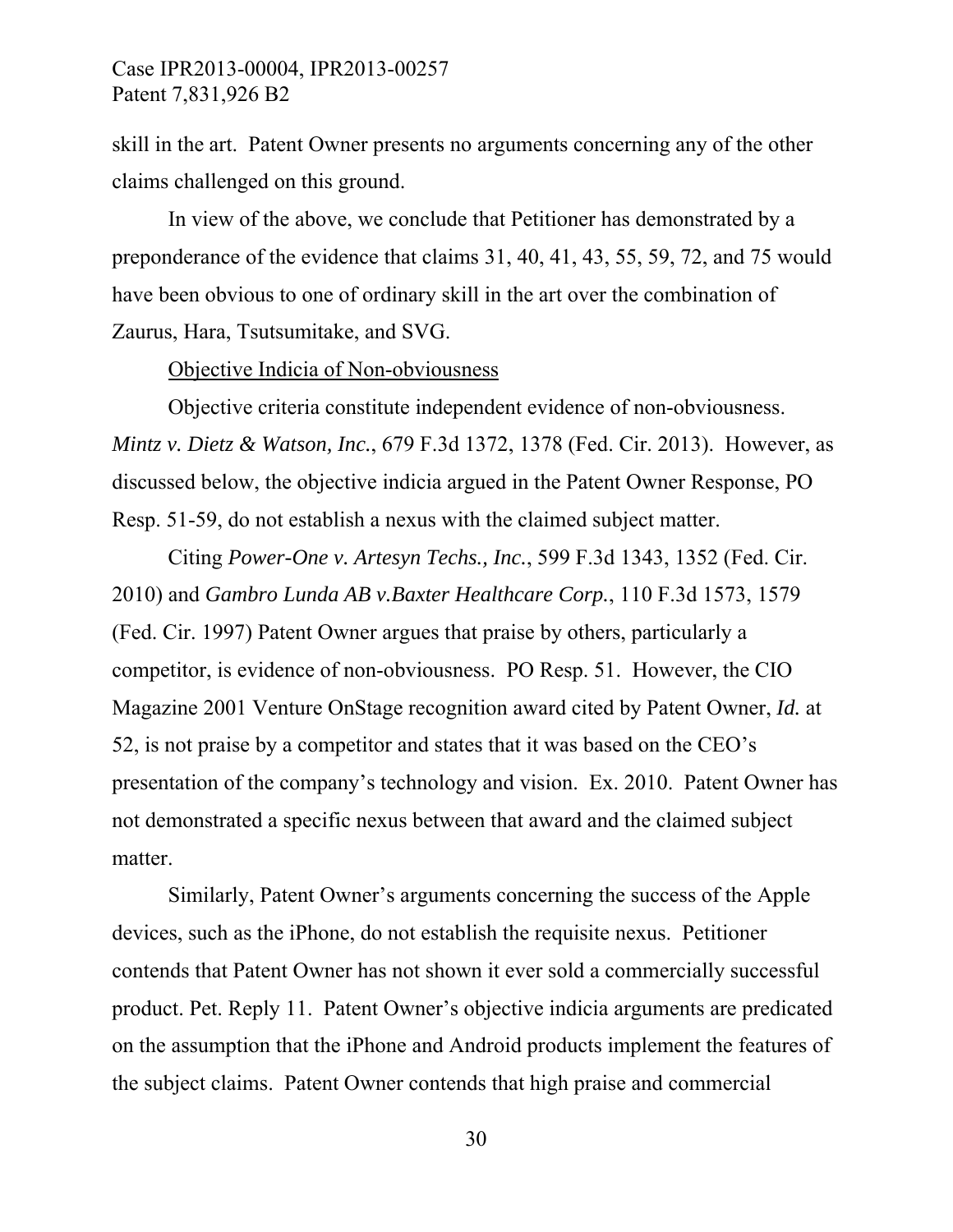success of iPhone and Android products can be mapped to the functionality of claim 30 of the '926 Patent. PO Resp. 51; Ex. 2034.

Where the patent is said to cover a feature or component of a product, the patent owner has the burden of showing that the commercial success derives from the feature, in this case the Internet browser in a handheld device. *Tokai Corp., v. Easton Enters.,* 632 F. 3d 1358, 1369 (Fed. Cir. 2011). Where that feature is found in the product of another, there must be proof that the feature falls within the claims. *E.g., Demaco Corp. v. F. Von Langsdorff Licensing Ltd.*, 851 F.2d 1387, 1392 (infringer's counsel stated at trial that the patent had been copied); *Hughes Tool Co. v. Dresser Indus., Inc*., 816 F.2d 1549, 1552 (Fed. Cir. 1987) (patented Oring seal copied by defendant). In order to establish a proper nexus, the patent owner must offer proof that the sales were a direct result of the unique characteristics of the claimed invention – as opposed to other economic and commercial factors unrelated to the quality of the patented subject matter. *Microsoft v. Proxyconn, Inc.,* IPR2012-00026, slip op. at 4 (PTAB Mar. 8, 2013) (Paper 32)*.* We have considered Patent Owner's Exhibit 2034, which purports to show that the iPhone and Android devices include the features of claim 30. However, Patent Owner has not shown that the sales of the iPhone and Android devices are a result of the claimed invention.

Although Patent Owner cites comments lauding the Internet browsing capabilities of the iPhone and Android devices, including a statement made in the Wall Street Journal that the iPhone's game changing feature is its Safari browser, Ex. 2022, the iPhone's implementation of the Safari browser was just one of its many features. Patent Owner does not address the numerous other features cited as important to the iPhone device, including its use as a phone, Apple's representation that the iPhone is "the best iPod [media player] we ever made," and its e-mail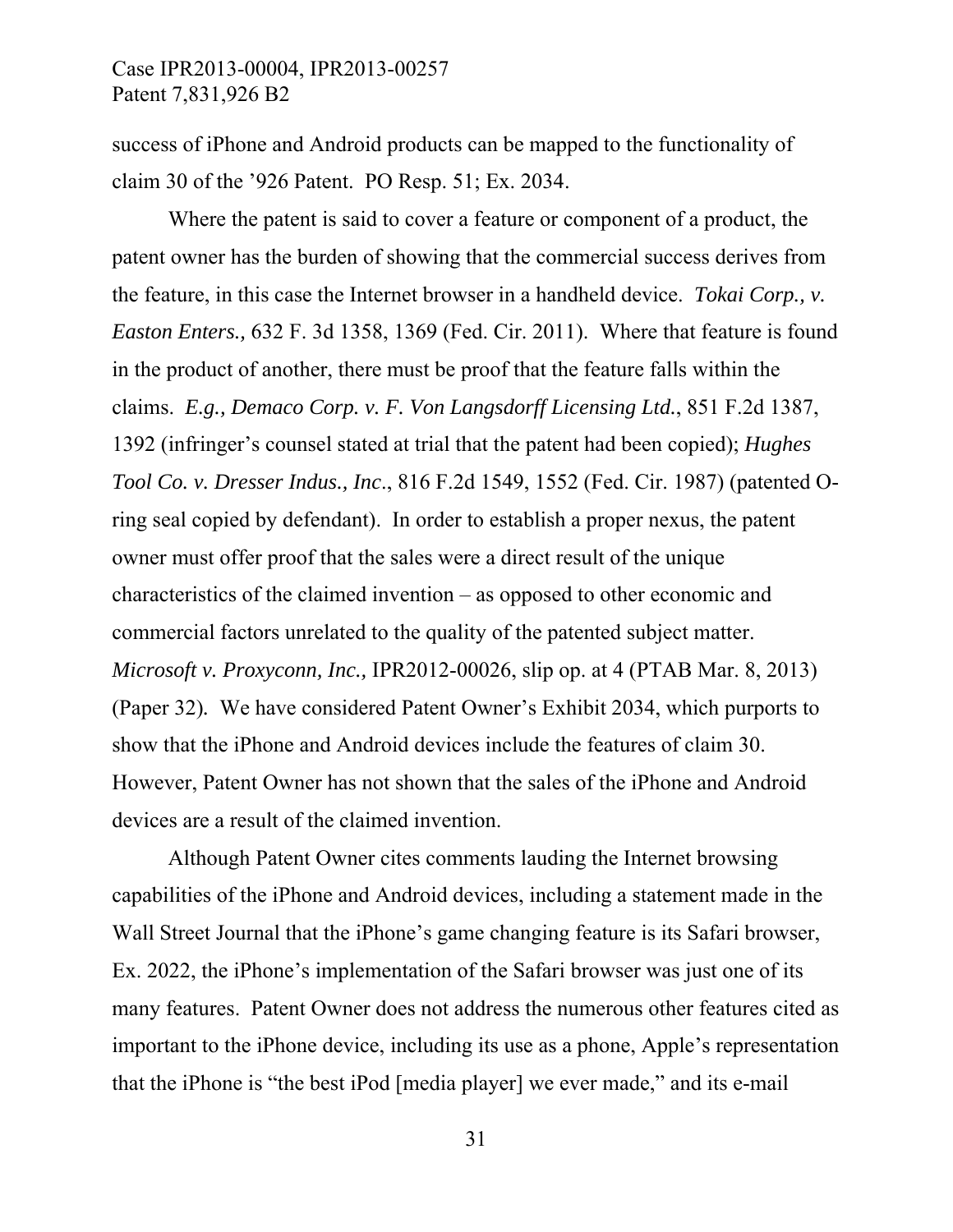capability. Ex. 2011. Patent Owner also has not established that the subject matter of the '926 claims, rather than Apple's extensive distribution network and marketing presence are the reason the iPhone and similar devices have been a success. The same is true of Android based devices. In contrast to the declaration of Dr. Reinman, a computer science expert with knowledge of computer technologies, Petitioner's expert Dr. Lutz, an expert on marketing and consumer behavior, states that the success of such devices can be attributed to numerous factors, including product, promotion, price, and place, and that the web browser in the iPhone was just one of the several important features contributing to its success. Ex. 1049 ¶¶ 11-12, 41-55. Thus, the objective indicia cited by Patent Owner do not overcome the case of obviousness established by Petitioner by a preponderance of the evidence.

#### MOTION TO EXCLUDE

A motion to exclude is required to preserve an objection to the admissibility of evidence. 37 C.F.R. § 42.64(c). Patent Owner has moved to exclude the following: (i) Grimes Declaration (Ex. 1030) on the basis that it improperly addresses new prior art references, advances claim construction positions, and belatedly comments further on Zaurus, Mot. to Exclude 2-9; (ii) Bederson Deposition Transcript (Ex. 1032) on the basis that it is not prior art or expert testimony, *id.* at 9; (iii) new prior art references (Exs. 1037-1041) on the basis that they were submitted belatedly and constitute new challenges to patentability, *id.* at 9-11; (iv) new invalidity claim charts which (Ex. 1043 -1044) as an attempt to belatedly inject new invalidity arguments into the proceeding, *id.* at 11-12; (v) the entirety of Petitioner's Reply on the basis that it relies on improper evidence, *id.* at 12-13; (vi) transcripts of experts Gary Rohrbach and Robert Alan Burnett (Ex. 1047-1048) as irrelevant to any issue in the proceeding, *id.* at 13; (vii) Grimes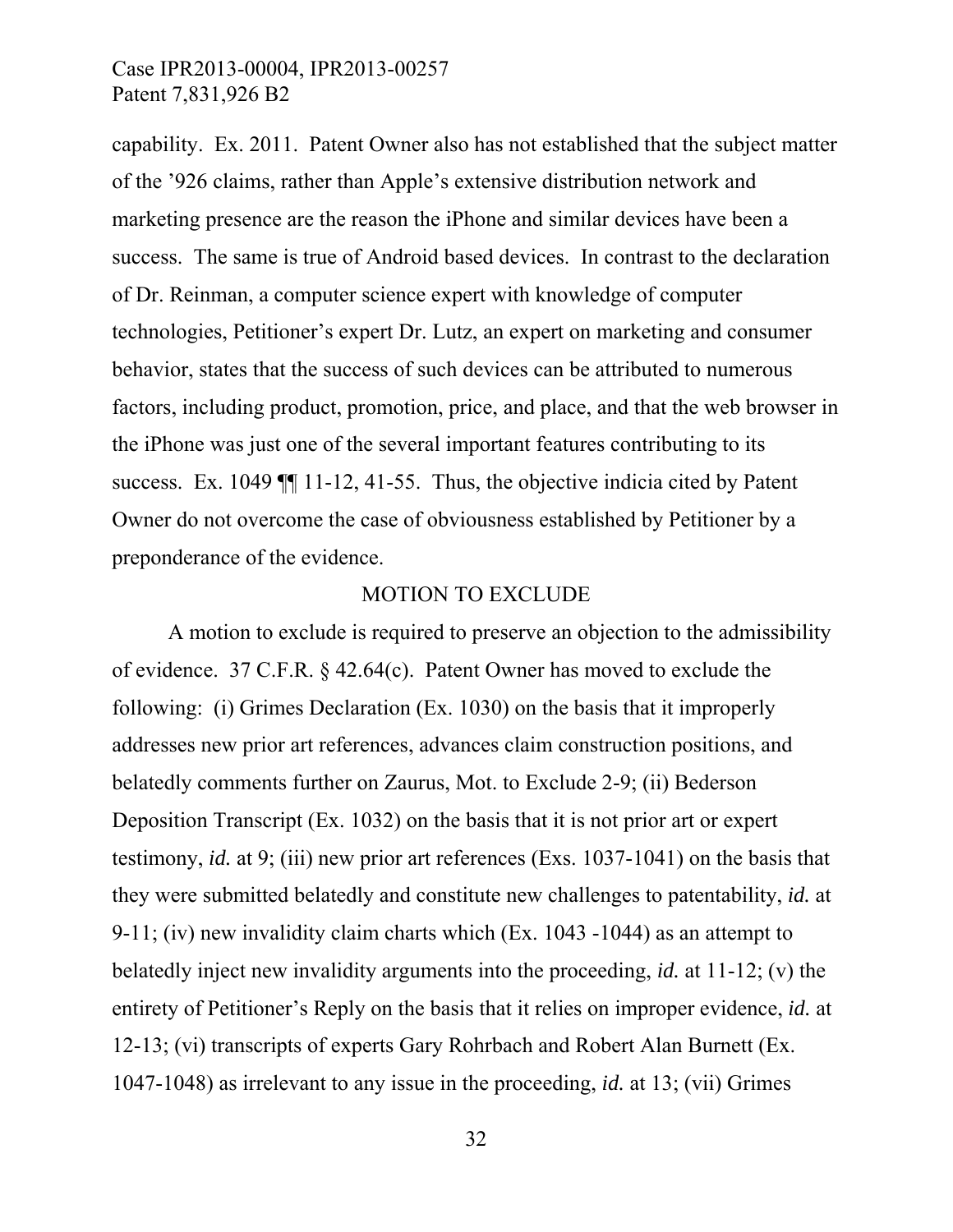Supplemental Declaration (Ex. 1052) as not correcting evidence, but advancing new invalidity theories and belated opinions of Zaurus, obviousness, and claim construction, *id.* at 14-15; and (viii) Lutz Declaration (Ex. 1053) as supplemental evidence rather than a correction in the form of supplemental evidence, *id.* at 15.

A motion to exclude is neither a substantive sur-reply, nor a proper vehicle for arguing whether a reply or supporting evidence is of appropriate scope. *Zynga Inc. v. Personalized Media Commc'ns, LLC*, IPR2013-00162, slip op. at 3 (PTAB Aug. 28, 2013) (Paper 16), *Berk-Tek LLC v. Belden Tech., Inc.*, IPR2013-00057, slip op. at 3 (PTAB Oct. 31, 2013) (Paper 39). In this case, the Patent Owner Response raised several substantive issues that were not raised in the Petition. These included the proper construction of the preserving limitation and nonobviousness based on objective criteria of commercial success, both of which we have discussed extensively.

A petitioner reply to a patent owner response may address only issues raised in the corresponding opposition. Office Patent Trial Practice Guide, 77 Fed. Reg. 48,756, 48,767 (Aug. 14, 2012). Petitioner was entitled to rebut Patent Owner's arguments concerning the construction of the preserving limitation and the objective criteria of non-obviousness. We agree with Petitioner that Dr. Grimes' declaration (Ex. 1030) was drawn to issues raised in Patent Owner Response that Petitioner could not have addressed in the Petition. Petitioner's Opposition to Motion to Exclude, Paper 43, (Opp. To Motion to Exclude), 3. In addition, the Board provided the parties an opportunity for additional claim construction briefing. Thus, the parties were afforded another opportunity to respond to each other concerning the construction of the preserving limitation.

Dr. Grimes Declaration (Ex. 1030) and Petitioner's Reply cite additional exhibits that, as noted above, are the subject of Patent Owner's Motion To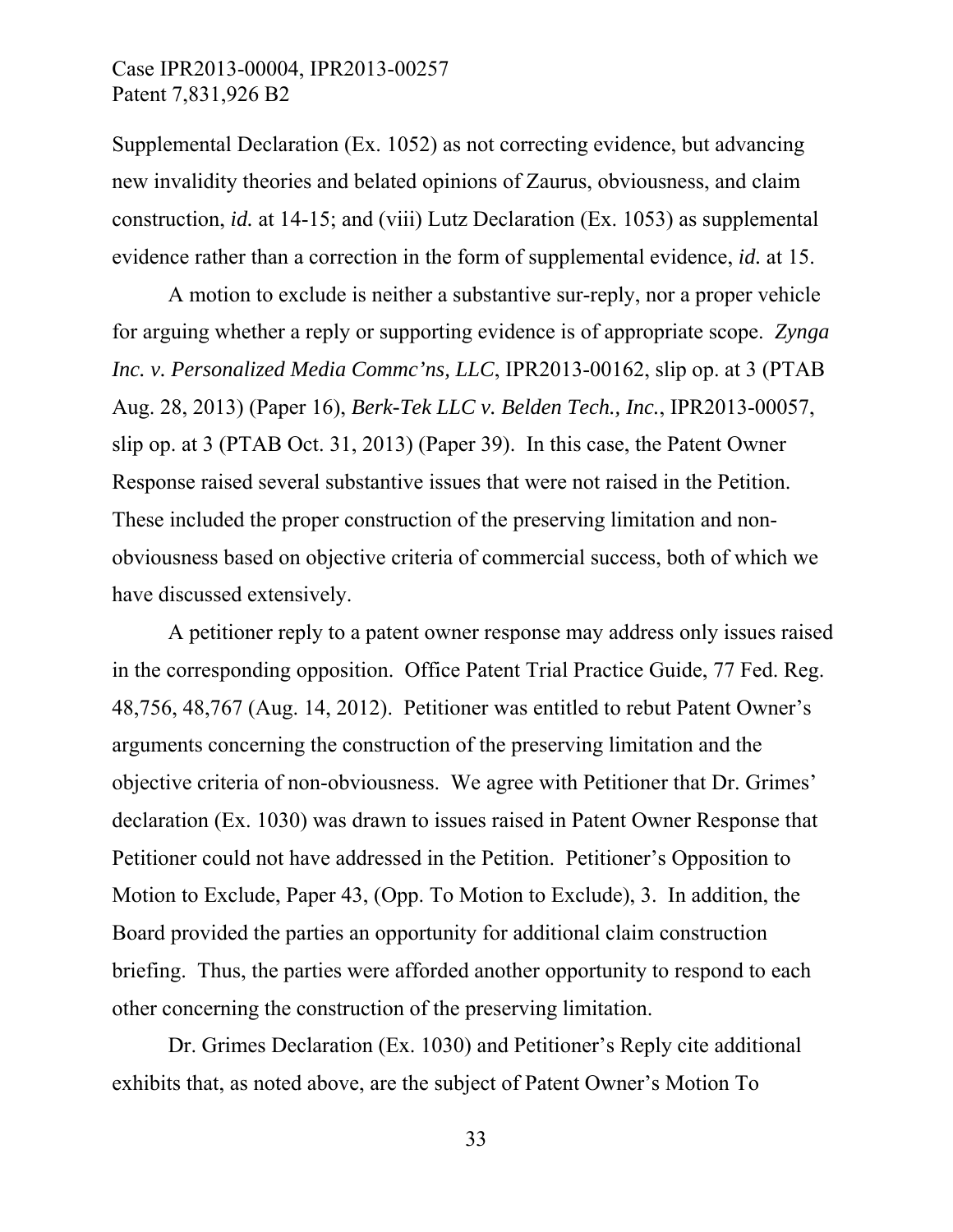$\overline{a}$ 

Exclude. Dr. Grimes' citation to the Bederson deposition transcript specifically addresses Patent Owner's contentions concerning zooming and a touchscreen, and is consistent with Ex. 1006 in the Petition. Ex. 1030 ¶¶ 128, 131, Ex. 1032, 77-79. The additional references noted by Dr. Grimes (Exs. 1037 – 1041) were not presented as new challenges to the claims, but to support that tapping a touch screen was well known in the art. Ex. 1030 [ 129. We recognize the possibility that, in some circumstances, expert testimony concerning references other than those cited in the Petition can operate effectively as new challenges to the claims. In this case, however, the references are not applied specifically to the claims, and the grounds on which the Board instituted review did not change.

Exhibit 1044<sup>13</sup> is a modified version of Patent Owner's Exhibit 2034, which attempts to map claim 30 to Android devices. Patent Owner's expert, Dr. Reiman, cited Exhibit 2034, which resembles an infringement chart, as evidence of the praise for and commercial success of Android devices incorporating the claims of the '926 Patent. Ex. 2003 ¶ 100. Petitioner was entitled to respond to the assertions made in conjunction with Patent Owner's Exhibit 2034. Petitioner responded by adding a third column to the charts to show that the success of the Android devices was not the result of the claimed subject matter, because the claimed subject matter was disclosed in the prior art. Petitioner's response did not propose new challenges to the claims, but was merely responsive to the chart submitted by Patent Owner. We also find no basis for excluding Exhibits 1047 and 1048, which are citations from transcripts of testimony in the co-pending litigation

<sup>&</sup>lt;sup>13</sup> Patent Owner also objects to Ex. 1043, which concerns IPR2013-00007/IPR2013-000256, and similarly relates the challenged claims of '353 Patent to Apple and Android products and to prior art.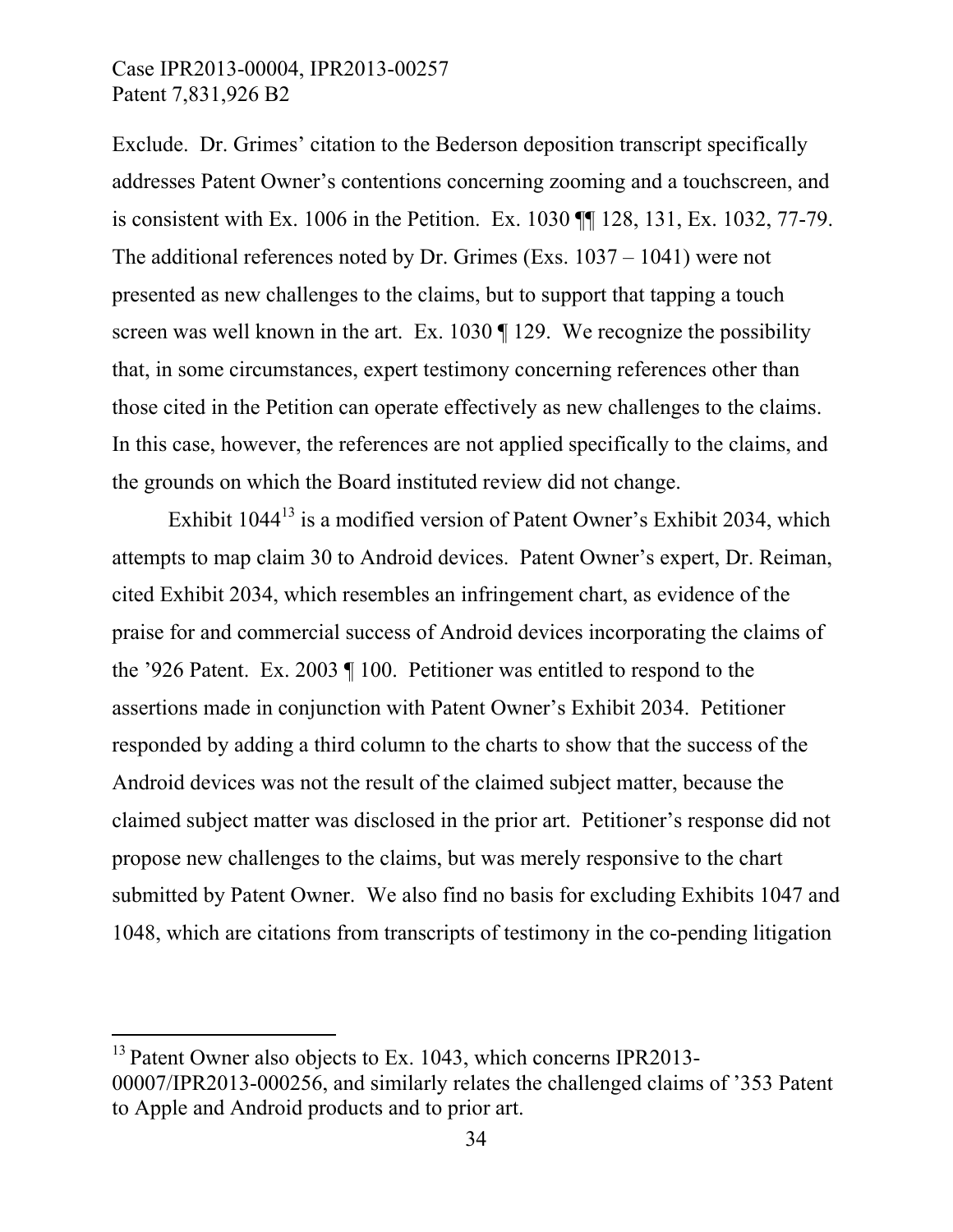establishing that Patent Owner began investigating possible infringement by Apple at the time Steve Jobs announced the iPhone.

Petitioner submitted Exhibits 1052 and 1053 in response to objections from Patent Owner. Much of Dr. Grimes' declaration in Exhibit 1052 refers to his earlier declaration and attempts to address issues raised by Patent Owner. We are not persuaded that Exhibit 1052 proposes new invalidity theories, as Patent Owner contends. Exhibit 1053 by Dr. Lutz is responsive to Patent Owner's objections that Dr. Lutz's previous declaration was not supported by sufficient facts and data. Exhibit 1053 points out references he relied upon in his earlier declaration and confirms his opinion. It does not provide supplemental evidence.

In consideration of the above, we deny Patent Owner's Motion to Exclude in its entirety.

#### **CONCLUSION**

This is a final written decision of the Board under 35 U.S.C. § 318(a) and 37 C.F.R. § 42.73. We hold that Petitioner has shown by a preponderance of the evidence that claims 30, 31, 40, 41, 43, 52, 55, 59, 72, and 75 unpatentable under 35 U.S.C. §103(a). Specifically, the claims are unpatentable as obvious over the combination of Zaurus, Pad++, and SVF. We further hold that Petitioner has shown by a preponderance of the evidence that claims 30, 31, 40, 41, 43, 52, 55, 59, 72, and 75 are unpatentable under 35 U.S.C. § 103(a) over the combination of Zaurus, Hara, Tsutsumitake and SVG.